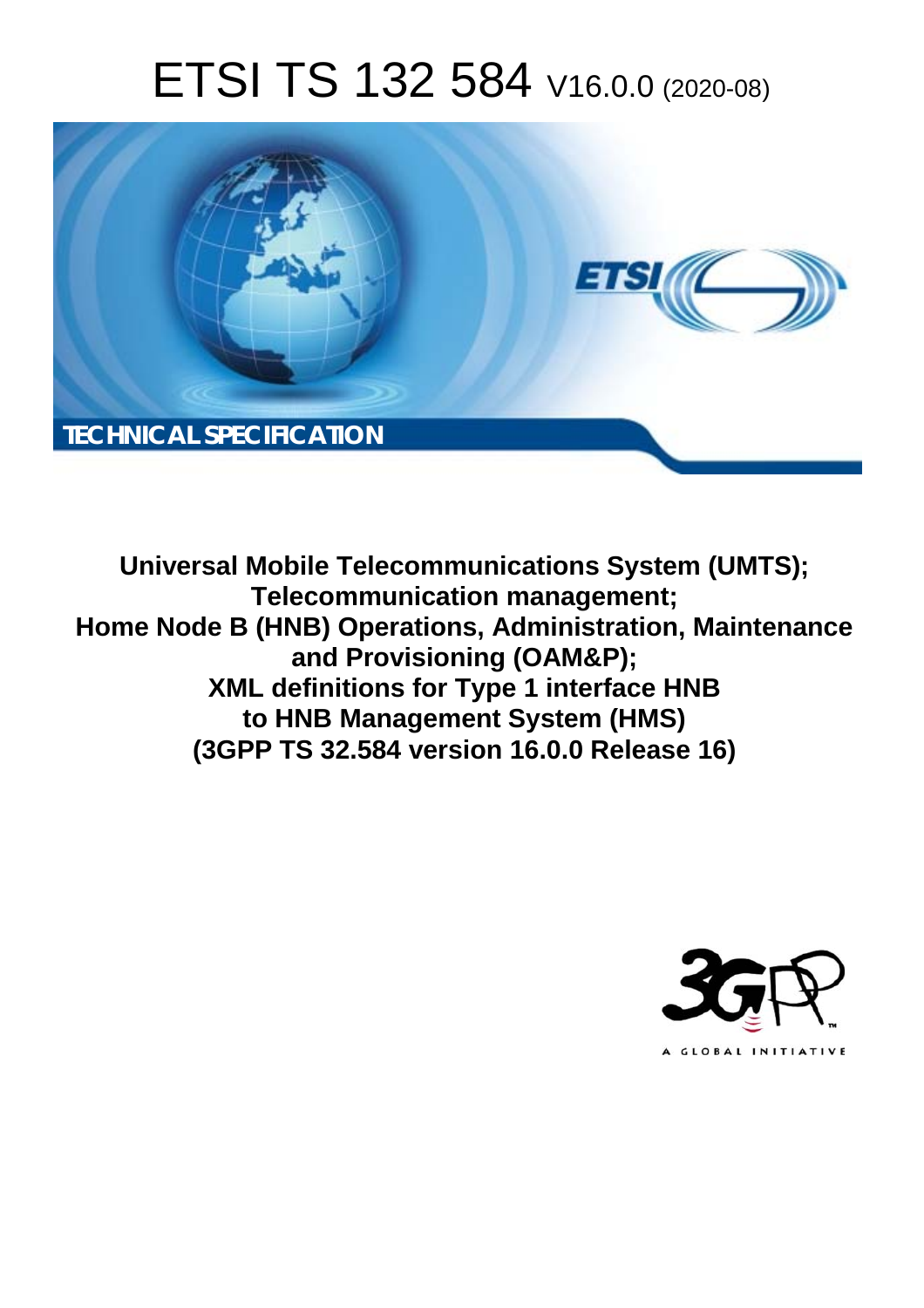Reference RTS/TSGS-0532584vg00

> Keywords **UMTS**

#### *ETSI*

#### 650 Route des Lucioles F-06921 Sophia Antipolis Cedex - FRANCE

Tel.: +33 4 92 94 42 00 Fax: +33 4 93 65 47 16

Siret N° 348 623 562 00017 - NAF 742 C Association à but non lucratif enregistrée à la Sous-Préfecture de Grasse (06) N° 7803/88

#### *Important notice*

The present document can be downloaded from: <http://www.etsi.org/standards-search>

The present document may be made available in electronic versions and/or in print. The content of any electronic and/or print versions of the present document shall not be modified without the prior written authorization of ETSI. In case of any existing or perceived difference in contents between such versions and/or in print, the prevailing version of an ETSI deliverable is the one made publicly available in PDF format at [www.etsi.org/deliver](http://www.etsi.org/deliver).

Users of the present document should be aware that the document may be subject to revision or change of status. Information on the current status of this and other ETSI documents is available at <https://portal.etsi.org/TB/ETSIDeliverableStatus.aspx>

If you find errors in the present document, please send your comment to one of the following services: <https://portal.etsi.org/People/CommiteeSupportStaff.aspx>

#### *Copyright Notification*

No part may be reproduced or utilized in any form or by any means, electronic or mechanical, including photocopying and microfilm except as authorized by written permission of ETSI. The content of the PDF version shall not be modified without the written authorization of ETSI. The copyright and the foregoing restriction extend to reproduction in all media.

> © ETSI 2020. All rights reserved.

**DECT™**, **PLUGTESTS™**, **UMTS™** and the ETSI logo are trademarks of ETSI registered for the benefit of its Members. **3GPP™** and **LTE™** are trademarks of ETSI registered for the benefit of its Members and of the 3GPP Organizational Partners. **oneM2M™** logo is a trademark of ETSI registered for the benefit of its Members and of the oneM2M Partners. **GSM®** and the GSM logo are trademarks registered and owned by the GSM Association.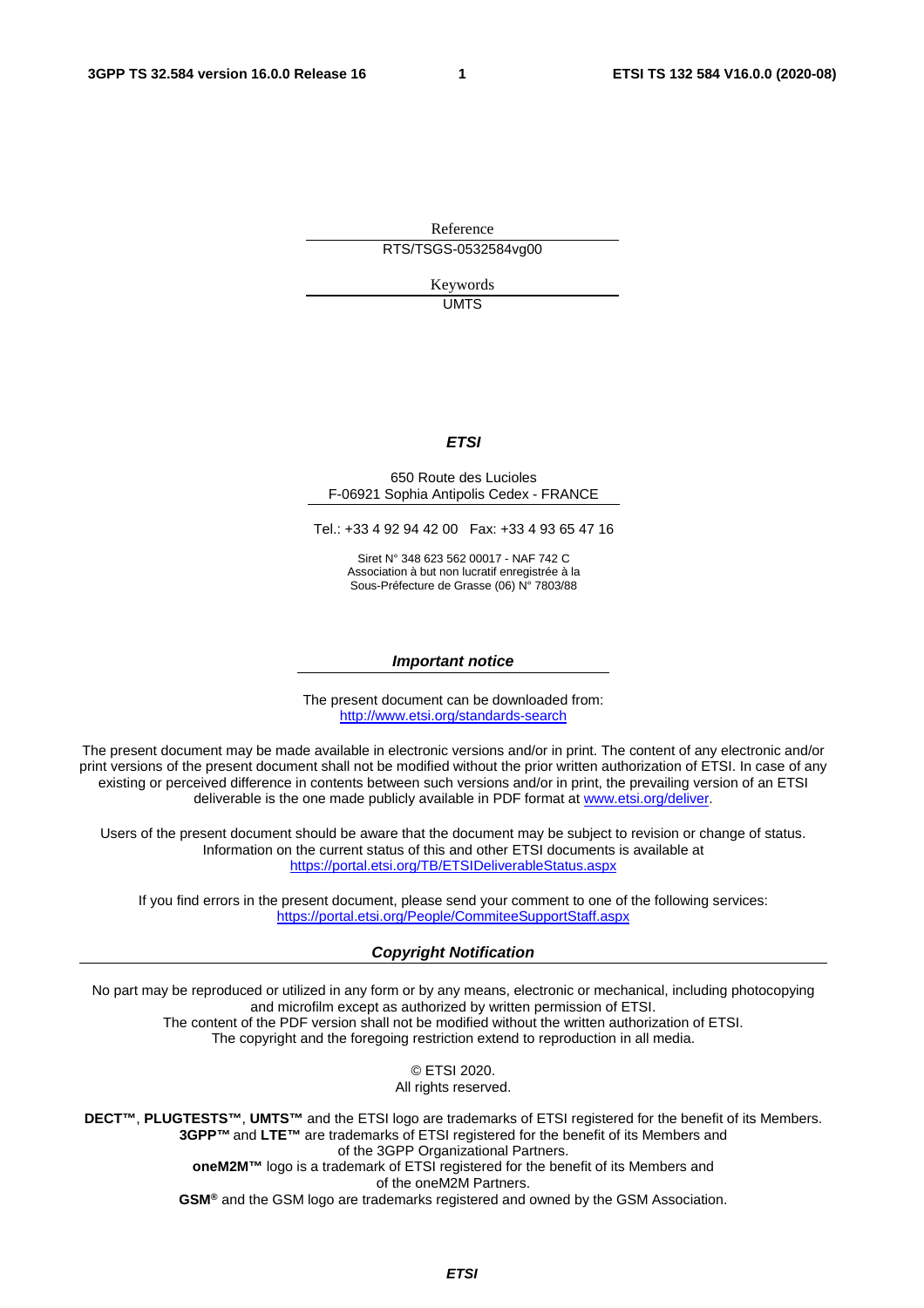### Intellectual Property Rights

#### Essential patents

IPRs essential or potentially essential to normative deliverables may have been declared to ETSI. The information pertaining to these essential IPRs, if any, is publicly available for **ETSI members and non-members**, and can be found in ETSI SR 000 314: *"Intellectual Property Rights (IPRs); Essential, or potentially Essential, IPRs notified to ETSI in respect of ETSI standards"*, which is available from the ETSI Secretariat. Latest updates are available on the ETSI Web server [\(https://ipr.etsi.org/](https://ipr.etsi.org/)).

Pursuant to the ETSI IPR Policy, no investigation, including IPR searches, has been carried out by ETSI. No guarantee can be given as to the existence of other IPRs not referenced in ETSI SR 000 314 (or the updates on the ETSI Web server) which are, or may be, or may become, essential to the present document.

#### **Trademarks**

The present document may include trademarks and/or tradenames which are asserted and/or registered by their owners. ETSI claims no ownership of these except for any which are indicated as being the property of ETSI, and conveys no right to use or reproduce any trademark and/or tradename. Mention of those trademarks in the present document does not constitute an endorsement by ETSI of products, services or organizations associated with those trademarks.

### Legal Notice

This Technical Specification (TS) has been produced by ETSI 3rd Generation Partnership Project (3GPP).

The present document may refer to technical specifications or reports using their 3GPP identities. These shall be interpreted as being references to the corresponding ETSI deliverables.

The cross reference between 3GPP and ETSI identities can be found under<http://webapp.etsi.org/key/queryform.asp>.

### Modal verbs terminology

In the present document "**shall**", "**shall not**", "**should**", "**should not**", "**may**", "**need not**", "**will**", "**will not**", "**can**" and "**cannot**" are to be interpreted as described in clause 3.2 of the [ETSI Drafting Rules](https://portal.etsi.org/Services/editHelp!/Howtostart/ETSIDraftingRules.aspx) (Verbal forms for the expression of provisions).

"**must**" and "**must not**" are **NOT** allowed in ETSI deliverables except when used in direct citation.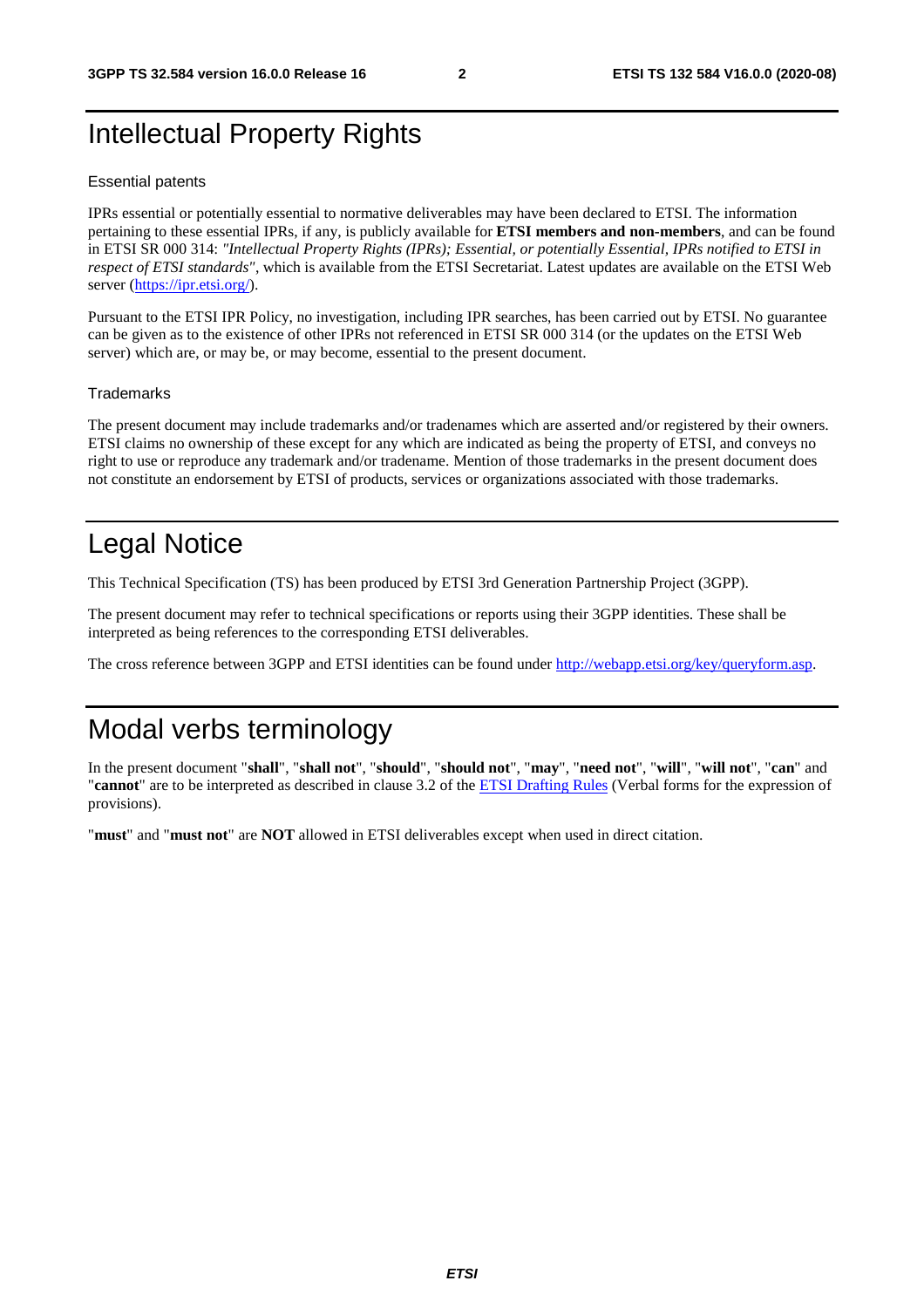$\mathbf{3}$ 

### Contents

| 1                     |                               |  |  |  |  |  |
|-----------------------|-------------------------------|--|--|--|--|--|
| 2                     |                               |  |  |  |  |  |
| 3                     |                               |  |  |  |  |  |
| 3.1                   |                               |  |  |  |  |  |
| 3.2                   |                               |  |  |  |  |  |
| $\overline{4}$<br>4.1 |                               |  |  |  |  |  |
| 4.2                   |                               |  |  |  |  |  |
| 4.2.1                 |                               |  |  |  |  |  |
| 4.2.2                 |                               |  |  |  |  |  |
| 4.2.3                 |                               |  |  |  |  |  |
| 5                     |                               |  |  |  |  |  |
| 5.1                   |                               |  |  |  |  |  |
| 5.2                   |                               |  |  |  |  |  |
| 5.2.1                 |                               |  |  |  |  |  |
| 5.2.2                 |                               |  |  |  |  |  |
| 5.2.2                 |                               |  |  |  |  |  |
|                       | <b>Annex A (informative):</b> |  |  |  |  |  |
| A.1                   |                               |  |  |  |  |  |
| A.2                   |                               |  |  |  |  |  |
|                       | <b>Annex B</b> (informative): |  |  |  |  |  |
|                       | <b>Annex C</b> (informative): |  |  |  |  |  |
|                       |                               |  |  |  |  |  |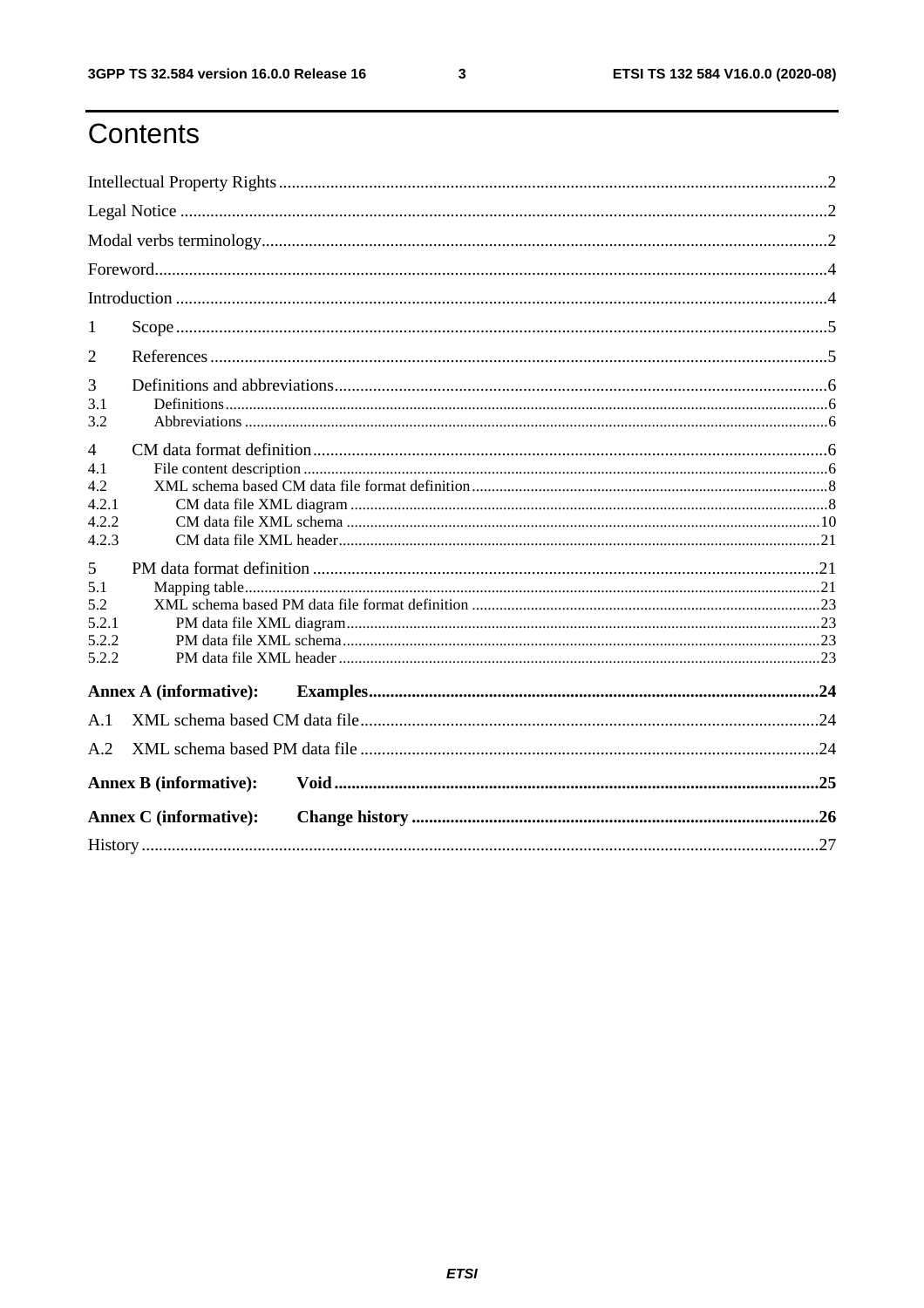### Foreword

This Technical Specification has been produced by the 3rd Generation Partnership Project (3GPP).

The contents of the present document are subject to continuing work within the TSG and may change following formal TSG approval. Should the TSG modify the contents of the present document, it will be re-released by the TSG with an identifying change of release date and an increase in version number as follows:

Version x.y.z

where:

- x the first digit:
	- 1 presented to TSG for information;
	- 2 presented to TSG for approval;
	- 3 or greater indicates TSG approved document under change control.
- y the second digit is incremented for all changes of substance, i.e. technical enhancements, corrections, updates, etc.
- z the third digit is incremented when editorial only changes have been incorporated in the document.

### Introduction

The present document is part of a TS-family covering the 3rd Generation Partnership Project Technical Specification Group Services and System Aspects, Telecommunication Management; as identified below:

- 32.581: "Telecommunications management; Home Node B (HNB) Operations, Administration, Maintenance and Provisioning (OAM&P); Concepts and requirements for Type 1 interface HNB to HNB Management System (HMS)"
- 32.582: "Telecommunications management; Home Node B (HNB) Operations, Administration, Maintenance and Provisioning (OAM&P); Information model for Type 1 interface HNB to HNB Management System (HMS)"
- 32.583: "Telecommunications management; Home Node B (HNB) Operations, Administration, Maintenance and Provisioning (OAM&P); Procedure flows for Type 1 interface HNB to HNB Management System (HMS)"
- 32.584: "Telecommunications management; Home Node B (HNB) Operations, Administration, Maintenance and Provisioning (OAM&P); XML definitions for Type 1 interface HNB to HNB Management System (HMS)"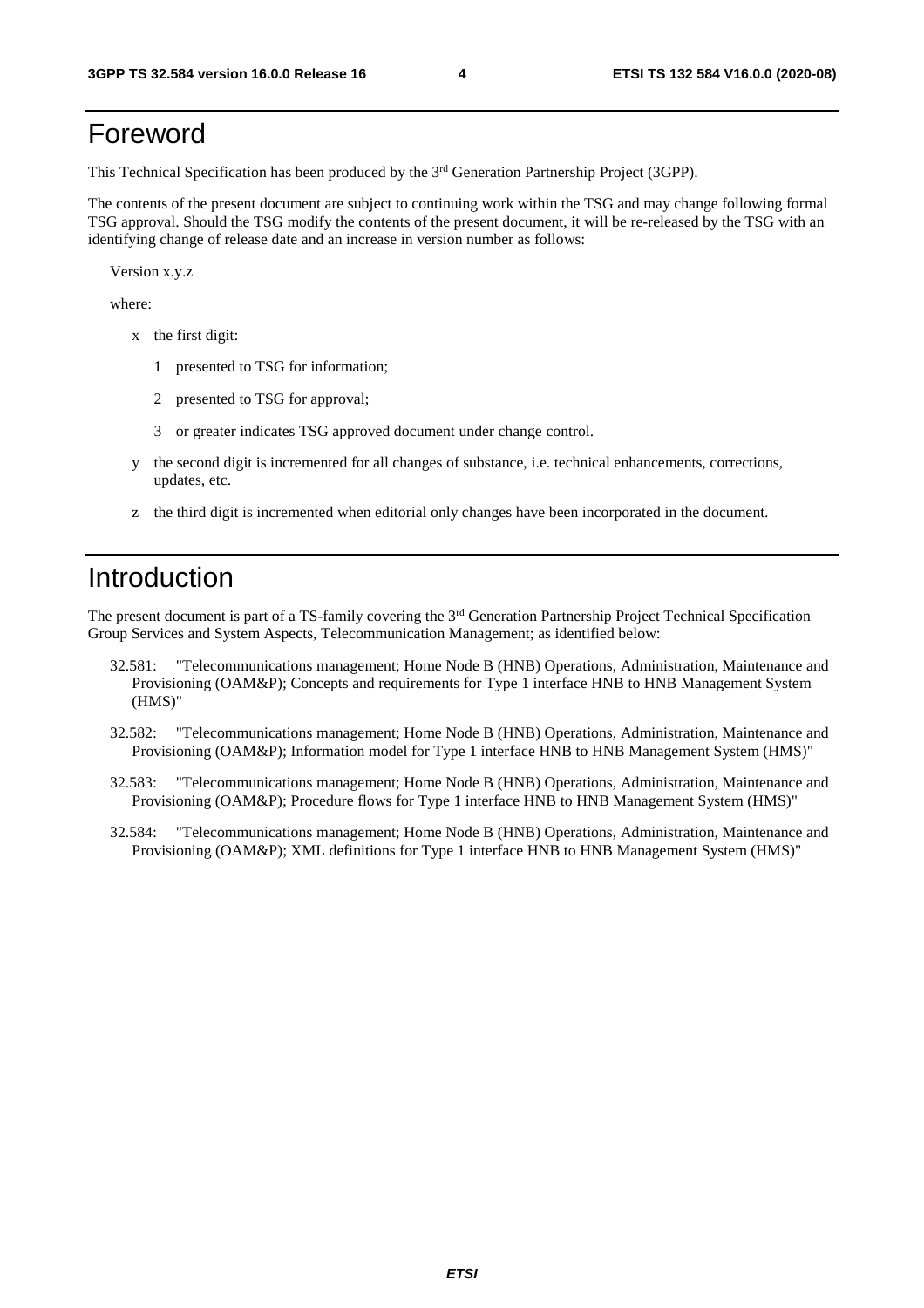#### 1 Scope

The present document describes the data format for Configuration Management and Performance Management for Home Node B (HNB). The XML definitions captured in this document shall be met via Type 1 interface between HNB and HNB Management System (HMS).

### 2 References

The following documents contain provisions which, through reference in this text, constitute provisions of the present document.

- References are either specific (identified by date of publication, edition number, version number, etc.) or non-specific.
- For a specific reference, subsequent revisions do not apply.
- For a non-specific reference, the latest version applies. In the case of a reference to a 3GPP document (including a GSM document), a non-specific reference implicitly refers to the latest version of that document *in the same Release as the present document*.
- [1] 3GPP TR 21.905: "Vocabulary for 3GPP Specifications".
- [2] 3GPP TS 32.101: "Telecommunication management; Principles and high level requirements".
- [3] 3GPP TS 32.102: "Telecommunication management; Architecture".
- [4] 3GPP TS 32.300: "Telecommunication management; Configuration Management (CM); Name convention for Managed Objects".
- [5] Void.
- [6] 3GPP TR R3.020, Home (e)NodeB
- [7] TR-069 Amendment 2, CPE WAN Management Protocol v1.1, Broadband Forum
- [8] 3GPP TS 32.435: "Telecommunication management; Performance measurement: eXtensible Markup Language (XML) file format definition"
- [9] 3GPP TS 32.582: "Telecommunications management; Home Node B (HNB) Operations, Administration, Maintenance and Provisioning (OAM&P); Information model for Type 1 interface HNB to HNB Management System (HMS)"
- [10] W3C REC-xml-20001006: "Extensible Markup Language (XML) 1.0 (Second Edition)".
- [11] W3C REC-xmlschema-0-20010502: "XML Schema Part 0: Primer".
- [12] W3C REC-xmlschema-1-20010502: "XML Schema Part 1: Structures".
- [13] W3C REC-xmlschema-2-20010502: "XML Schema Part 2: Datatypes".
- [14] W3C REC-xml-names-19990114: "Namespaces in XML".
- [15] TR-157 Amendment 1 "Component Objects for CWMP", Broadband Forum.
- [16] TR-098 Amendment 2, "Internet Gateway Device Data Model for TR-069", Broadband Forum
- [17] 3GPP TS 32.622: "Telecommunication management; Configuration Management (CM); Generic network resources Integration Reference Point (IRP): Network Resource Model (NRM)".

[18] 3GPP TS 32.772: "Telecommunication management; Home Node B (HNB) Subsystem (HNS); Integration Reference Point (IRP); Information Service (IS)"

[19] 3GPP TS 22.220: "Service requirements for Home Node B (HNB) and Home eNode B (HeNB)"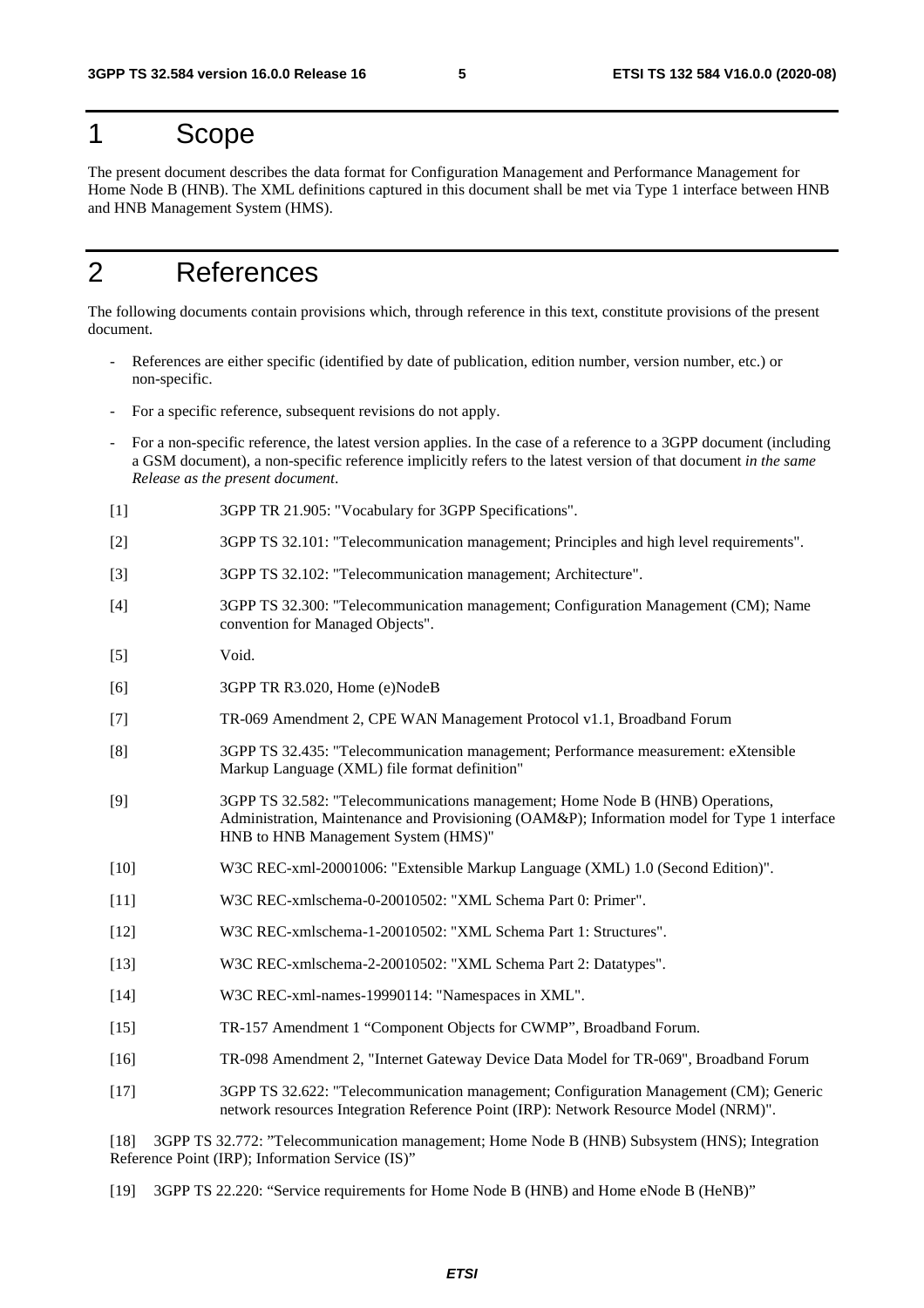[20] 3GPP TS 32.432: "Telecommunication management; Performance measurement: File format definition"

### 3 Definitions and abbreviations

#### 3.1 Definitions

For the purposes of the present document, the terms and definitions given in TR 21.905 [1] and the following apply. A term defined in the present document takes precedence over the definition of the same term, if any, in TR 21.905 [1].

**Home NodeB, 3G Home NodeB:** These terms, their derivations and abbreviations are used synonymously throughout this document.

#### 3.2 Abbreviations

For the purposes of the present document, the abbreviations given in TR 21.905 [1] and the following apply. An abbreviation defined in the present document takes precedence over the definition of the same abbreviation, if any, in TR 21.905 [1].

| DM           | Domain Manager                             |
|--------------|--------------------------------------------|
| EM           | Element Manager                            |
| <b>FFS</b>   | For Further Study                          |
| <b>HNB</b>   | Home Node B                                |
| <b>HMS</b>   | <b>HNB</b> Management System               |
| IP           | Internet Protocol                          |
| <b>LTE</b>   | Long Term Evolution                        |
| <b>MME</b>   | Mobile Management Entity                   |
| <b>NGMN</b>  | <b>Next Generation Mobile Networks</b>     |
| PnP          | Plug and Play                              |
| <b>SAE</b>   | <b>System Architecture Evolution</b>       |
| SON          | <b>Self-Organising Networks</b>            |
| <b>TBD</b>   | To Be Discussed                            |
| <b>UMTS</b>  | Universal Mobile Telecommunications System |
| <b>UTRAN</b> | <b>UMTS Radio Access Network</b>           |
|              |                                            |

### 4 CM data format definition

This clause describes the format of Configuration Management data.

#### 4.1 File content description

Table 4.1 lists all the file content items, provides and explanation of the individual items, and maps the file content items to those used in the XML schema based file format definitions. XML tag attributes are useful where data values bind tightly to its parent element. They have been used where appropriate.

| <b>File Content Item</b> | <b>XML schema based</b><br>XML tag | <b>Description</b>                                                                                                                                                                                                                                              |
|--------------------------|------------------------------------|-----------------------------------------------------------------------------------------------------------------------------------------------------------------------------------------------------------------------------------------------------------------|
| configDataCollection     | configDataFile                     | This is the top-level tag, which identifies the file as a collection of<br>config data. The file content is made up of a header<br>("configFileHeader"), the collection of configuration items<br>("configData"), and a configfile footer ("configFileFooter"). |
| configFileHeader         | lfileHeader                        | This is the configuration data file header to be inserted in each<br>file. It includes a version indicator, the sendor name, and vendor<br>name of the sending network node.                                                                                    |

**Table 4.1 File Content Description and Mapping of File Content Items to XML tags**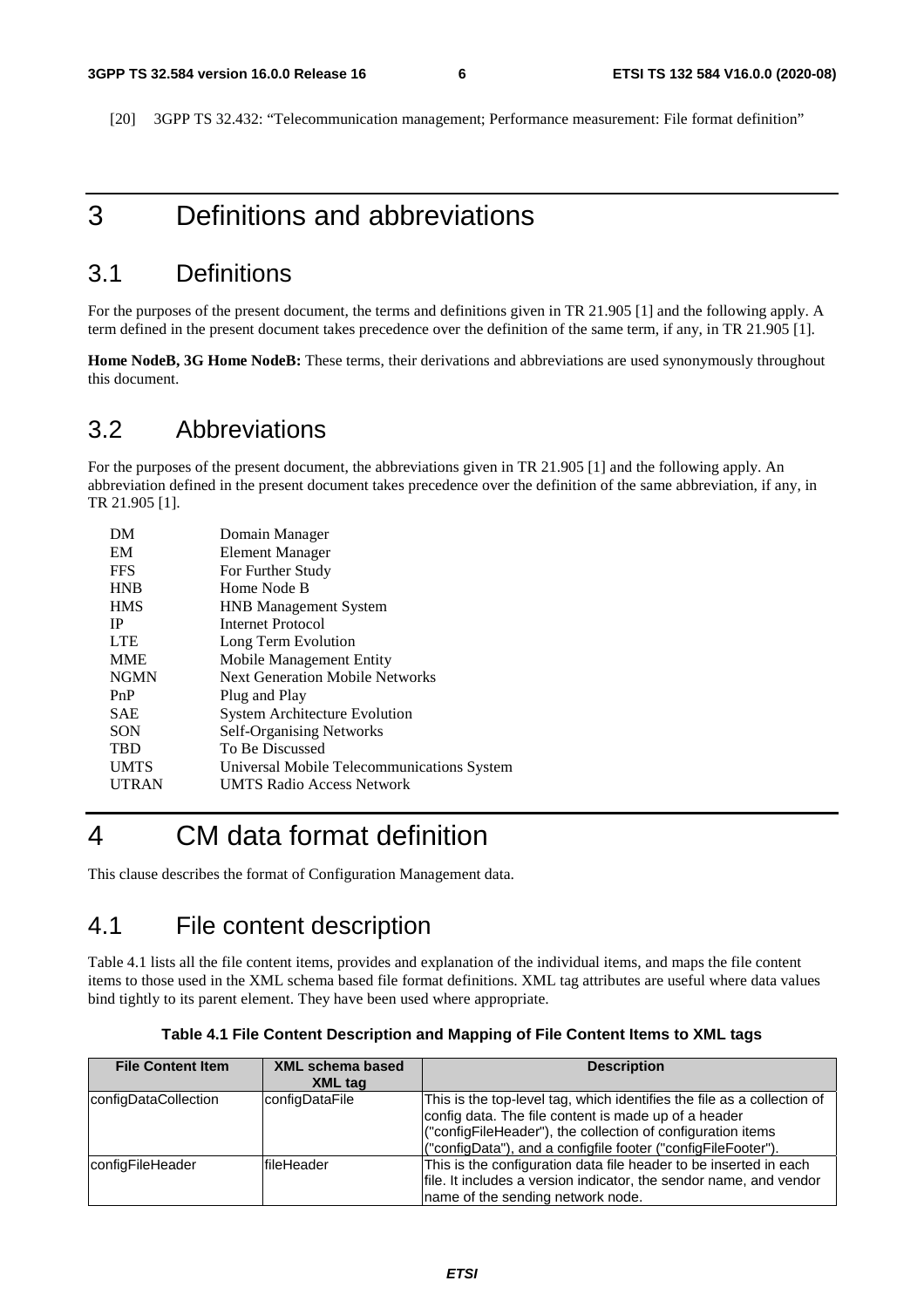| <b>File Content Item</b> | <b>XML schema based</b><br><b>XML tag</b> | <b>Description</b>                                                                                                                                                                                                                                                                                                                                                                                                                                                                                                                                                                                                                                                                                                                                                                              |
|--------------------------|-------------------------------------------|-------------------------------------------------------------------------------------------------------------------------------------------------------------------------------------------------------------------------------------------------------------------------------------------------------------------------------------------------------------------------------------------------------------------------------------------------------------------------------------------------------------------------------------------------------------------------------------------------------------------------------------------------------------------------------------------------------------------------------------------------------------------------------------------------|
| configData               | configData                                | The "configData" construct represents the sequence of zero or<br>more configuration parameter items contained in the file.<br>Each "configData" element contains the name of the NE ("nEId")<br>and the list of parameters to be created, modified or deleted<br>which pertaining to that NE<br>The "configData" consists of DeviceData, DiagnosticsData, and<br>FAPServiceData                                                                                                                                                                                                                                                                                                                                                                                                                 |
| configFileFooter         | fileFooter                                | The configuration data file footer to be inserted in each file. It<br>includes a time stamp, which refers to the time when the file is<br>closed for sending to the NE.                                                                                                                                                                                                                                                                                                                                                                                                                                                                                                                                                                                                                         |
| fileFormatVersion        | fileHeader<br>fileFormatVersion           | This parameter identifies the file format version applied by the<br>sender. The format version defined in the present document<br>shall be the abridged number and version of this 3GPP<br>document (see below).<br>The abridged number and version of a 3GPP document is<br>constructed from its version specific full reference "3GPP []<br>(yyyy-mm)" by:<br>- removing the leading "3GPP TS"<br>removing everything including and after the version third digit,<br>representing editorial only changes, together with its preceding<br>dot character<br>from the resulting string, removing leading and trailing white<br>space, replacing every multi character white space by a single<br>space character and changing the case of all characters to<br>uppercase.<br>e.g. "32.584 V8.0" |
| senderName               | fileHeader senderName                     | If this is a downloaded file from HMS to HNB, then this attribute<br>shall hold the DN of HMS whose name hierarchy is defined<br>section 6.2.1 of TS 32.772 [18].<br>Example:<br>"DC=a1.companyNN.com,SubNetwork=1,ManagementNode=6,<br>HMSFunction=H3WT2"<br>If this is an uploaded file from HNB to HMS, then this attribute<br>shall hold the DN of HNB. See Note 1 of Table 5.1.<br>See TS 32.300 [4] for definition of DN.                                                                                                                                                                                                                                                                                                                                                                 |
| vendorName               | fileHeader vendorName                     | The "vendorName" identifies the vendor of the equipment that<br>provided the measurement file. The string may be empty (i.e.<br>string size =0) if the "vendorName" is not configured in the<br>sender.<br>For the XML schema based XML format, XML attribute<br>specification "vendorName" may be absent in case the<br>"vendorName" is not configured in the sender.                                                                                                                                                                                                                                                                                                                                                                                                                          |
| neld                     | managedElement                            | The unique identification of the NE in the system. It includes the<br>user name ("nEUserName"), the distinguished name<br>("nEDistinguishedName") and the software version<br>("nESoftwareVersion") of the NE.                                                                                                                                                                                                                                                                                                                                                                                                                                                                                                                                                                                  |
| neUserName               | managedElement<br>userLabel               | This is the user definable name ("userLabel") defined for the NE<br>in 3GPP TS 32.622 [17]. The string may be empty (i.e. string<br>size =0) if the "nEUserName" is not configured in the CM<br>applications.<br>For the XML schema based XML format, XML attribute<br>specification "userLabel" may be absent in case the<br>"nEUserName" is not configured in the CM applications.                                                                                                                                                                                                                                                                                                                                                                                                            |
| neDistinguishedName      | managedElement<br>localDn                 | This attribute shall hold the DN of HNB. See Note 1 of<br>Table 5.1.<br>See TS 32.300 [4] for definition of DN.                                                                                                                                                                                                                                                                                                                                                                                                                                                                                                                                                                                                                                                                                 |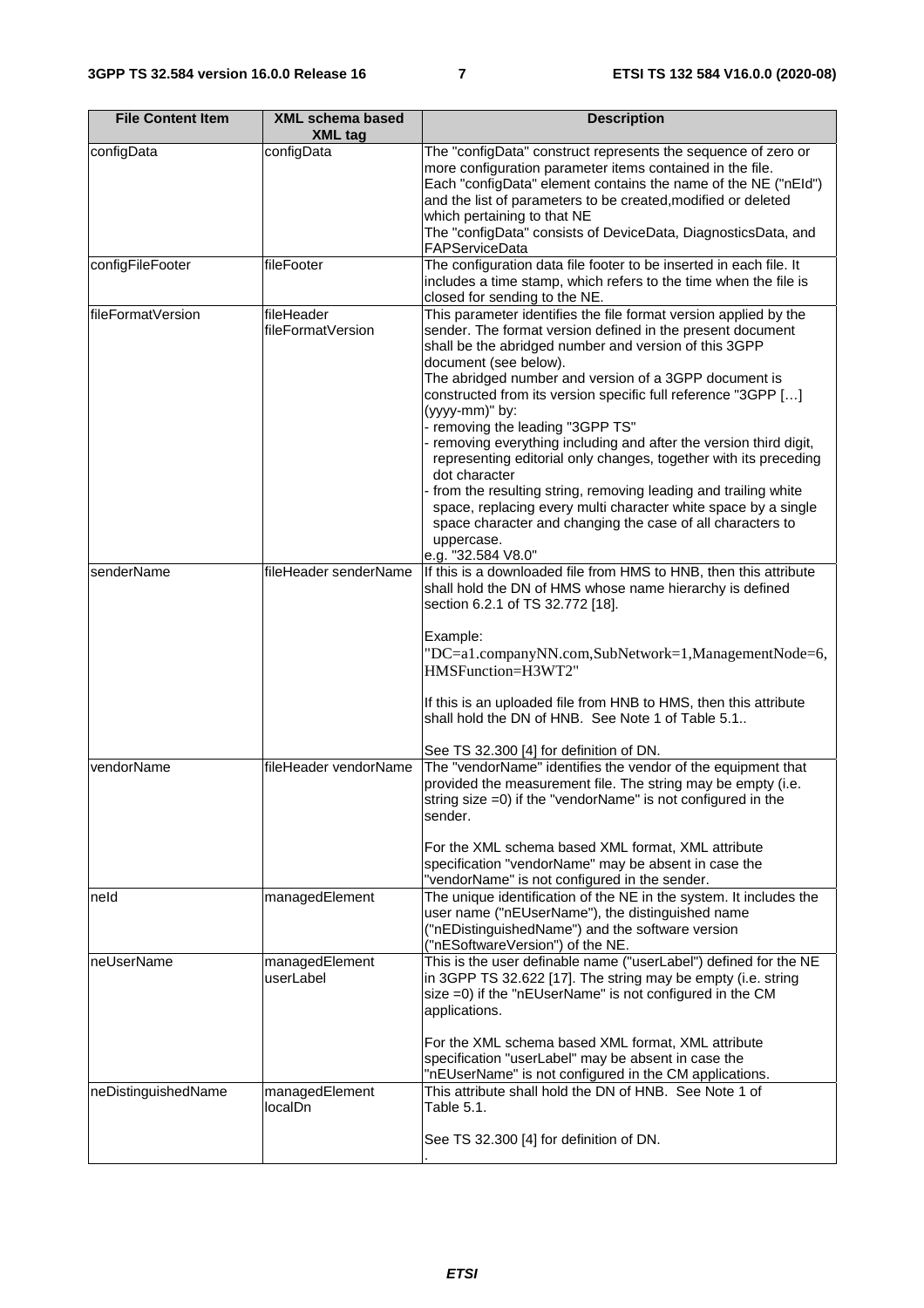| <b>File Content Item</b> | XML schema based<br><b>XML tag</b>                                                                                                                                                                                                                                                | <b>Description</b>                                                                                                                                                                                                                                                                                                                                                                                                                  |
|--------------------------|-----------------------------------------------------------------------------------------------------------------------------------------------------------------------------------------------------------------------------------------------------------------------------------|-------------------------------------------------------------------------------------------------------------------------------------------------------------------------------------------------------------------------------------------------------------------------------------------------------------------------------------------------------------------------------------------------------------------------------------|
| neSoftwareVersion        | managedElement<br>swVersion                                                                                                                                                                                                                                                       | This is the software version ("swVersion") defined for the NE in<br>3GPP TS 32.622 [17].<br>This is an optional parameter which allows post-processing<br>systems to take care of vendor specific measurements modified<br>between software versions.<br>For the XML schema based XML format, XML attribute<br>specification "swVersion" may be absent in case the<br>"nESoftwareVersion" is not configured in the CM applications. |
| Modifier                 | configData modifier                                                                                                                                                                                                                                                               | This element is present if the HMS is required to inform the NE<br>whether the parameter information should be used to create,<br>update or delete an specific object instance on the HNB<br>If not present the NE will assume the modification action is<br>update                                                                                                                                                                 |
| <b>HNBDataParameters</b> | configData DeviceInfo<br>configData<br>ManagementServer<br>configData Time<br><b>FAPService DNPrefix</b><br>FAPService<br>FAPControl<br>FAPService<br>AccessMgmt<br><b>FAPService CellConfig</b><br><b>FAPService Transport</b><br><b>FAPService REM</b><br><b>FAPService GPS</b> | These elements are present if the HMS requires to modify the<br>specific configuration parameters<br>The XML file format definitions implement the configuration<br>structure and parameter definitions defined in broadband forum<br>3GPP TS 32.582 [9] and TR-098 Amendment 2 [16].                                                                                                                                               |
| timestamp                | lfileFooter dataTime                                                                                                                                                                                                                                                              |                                                                                                                                                                                                                                                                                                                                                                                                                                     |

A vendor MAY extend the standardized parameter list with vendor-specific parameters and objects. Vendor-specific parameters and objects MAY be defined either in a separate naming hierarchy or within the standardized naming hierarchy of the XML File Format.

The name of a vendor-specific parameter or object not contained within another vendor-specific object MUST have the following form to align with the Vendor Specific Parameter Definition of TR-098 Amendment 2 [16].

• X\_<VENDOR>\_VendorSpecificName

### 4.2 XML schema based CM data file format definition

#### 4.2.1 CM data file XML diagram

Figure 4.1 describes the XML element structure of the CM data file.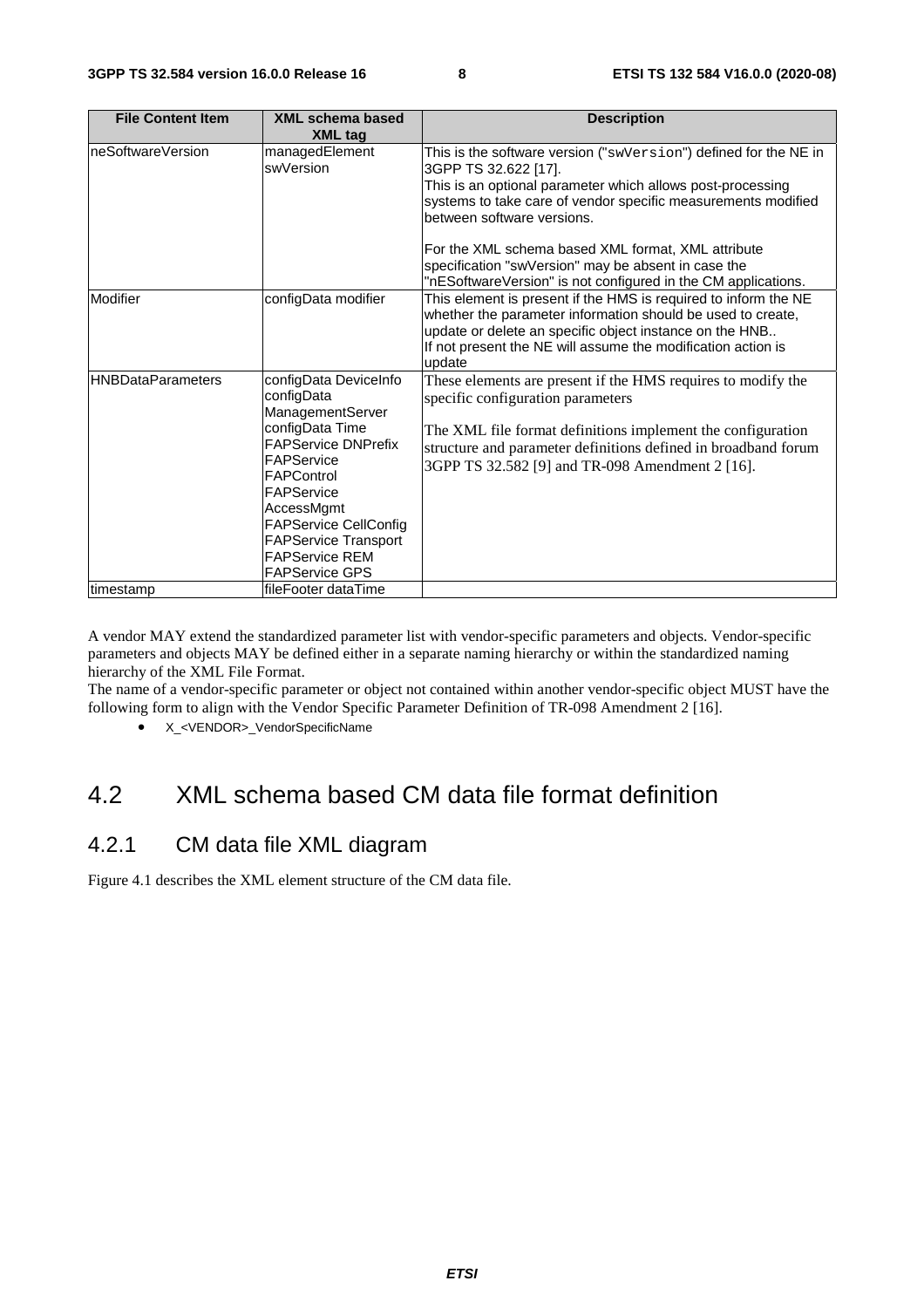

**Figure 4.1: XML diagram of the configuration data file**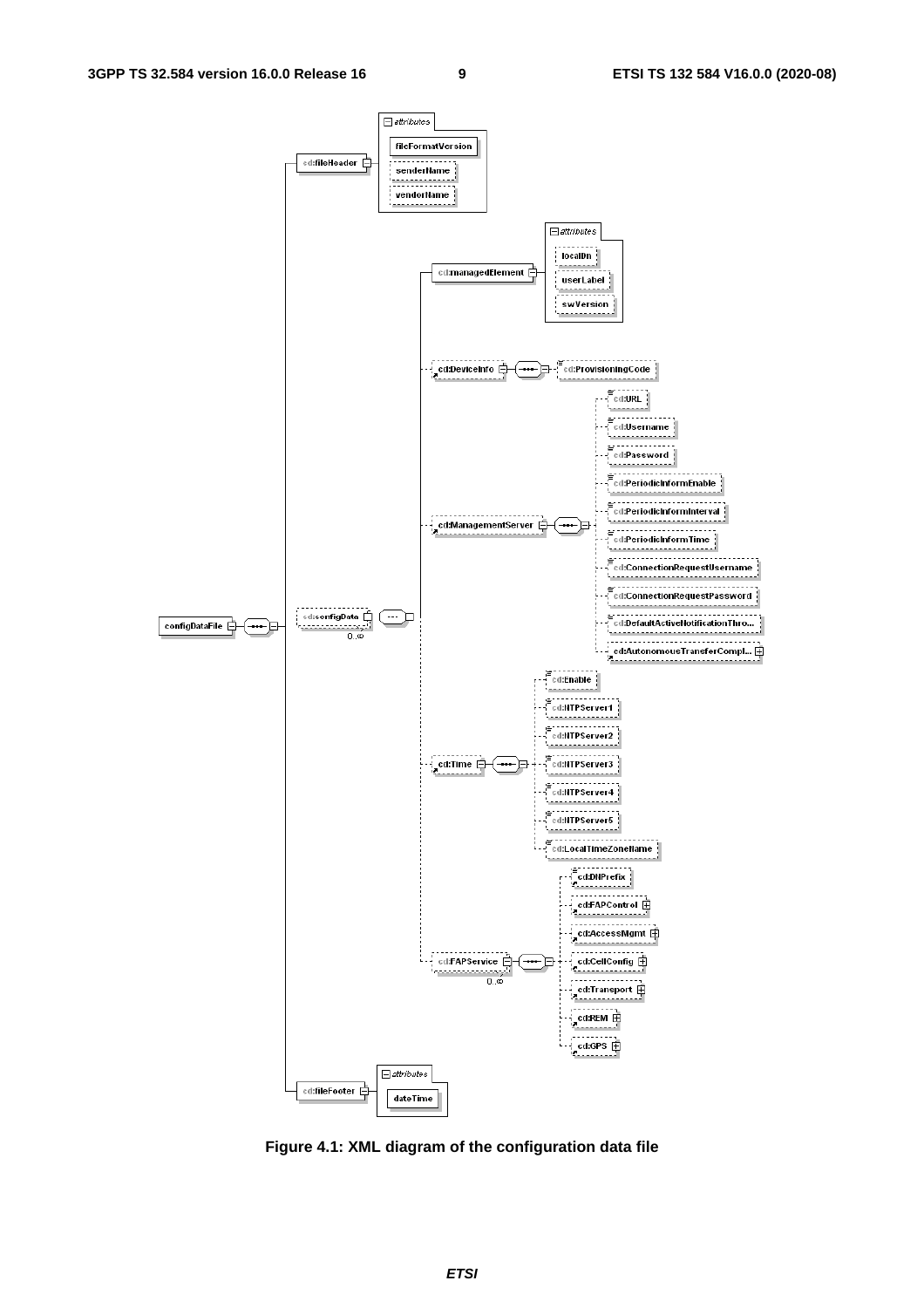#### 4.2.2 CM data file XML schema

The following XML schema configData.xsd is the schema for CM data XML files:

```
<?xml version="1.0" encoding="UTF-8"?> 
2 - 1 - 1 3GPP TS 32.584 Configuration Data XML file format definition 
   data file XML schema 
  configData.xsd 
--> 
<schema xmlns:cd="http://www.3gpp.org/ftp/specs/archive/32_series/32.584#configData" 
xmlns="http://www.w3.org/2001/XMLSchema" 
targetNamespace="http://www.3gpp.org/ftp/specs/archive/32_series/32.584#configData" 
elementFormDefault="qualified">
     <!-- Config data XML elements --> 
     <element name="AccessMode"> 
         <simpleType> 
              <restriction base="string"> 
                  <enumeration value="Open Access"/> 
                  <enumeration value="Closed Access"/> 
                  <enumeration value="Hybrid Access"/> 
              </restriction> 
         </simpleType> 
     </element> 
     <element name="BandIndicator"> 
         <simpleType> 
              <restriction base="string"> 
                  <enumeration value="GSM 850"/> 
                  <enumeration value="GSM 900"/> 
                  <enumeration value="DCS 1800"/> 
                  <enumeration value="PCS 1900"/> 
              </restriction> 
         </simpleType> 
     </element> 
     <element name="InServiceHandling"> 
         <simpleType> 
             -<br><restriction base="string">
                  <enumeration value="Immediate"/> 
                  <enumeration value="Delayed"/> 
              </restriction> 
         </simpleType> 
     </element> 
     <element name="MeasurementQuantity-Inter"> 
         <simpleType> 
              <restriction base="string"> 
                  <enumeration value="CPICH Ec/No"/> 
                  <enumeration value="CPICH RSCP"/> 
              </restriction> 
         </simpleType> 
     </element> 
     <element name="MeasurementQuantity-Intra"> 
         <simpleType> 
              <restriction base="string"> 
                  <enumeration value="CPICH Ec/No"/> 
                  <enumeration value="CPICH RSCP"/> 
                  <enumeration value="Pathloss"/> 
              </restriction> 
         </simpleType> 
     </element> 
     <element name="Modifier"> 
         <simpleType> 
              <restriction base="string"> 
                  <enumeration value="create"/> 
                  <enumeration value="delete"/> 
                  <enumeration value="update"/> 
              </restriction> 
          </simpleType> 
     </element> 
     <element name="NonCSGUEAccessDecision"> 
         <simpleType> 
              <restriction base="string"> 
                  <enumeration value="Local"/> 
                  <enumeration value="Query FAP-GW"/> 
                  <enumeration value="By Core"/> 
              </restriction> 
          </simpleType>
```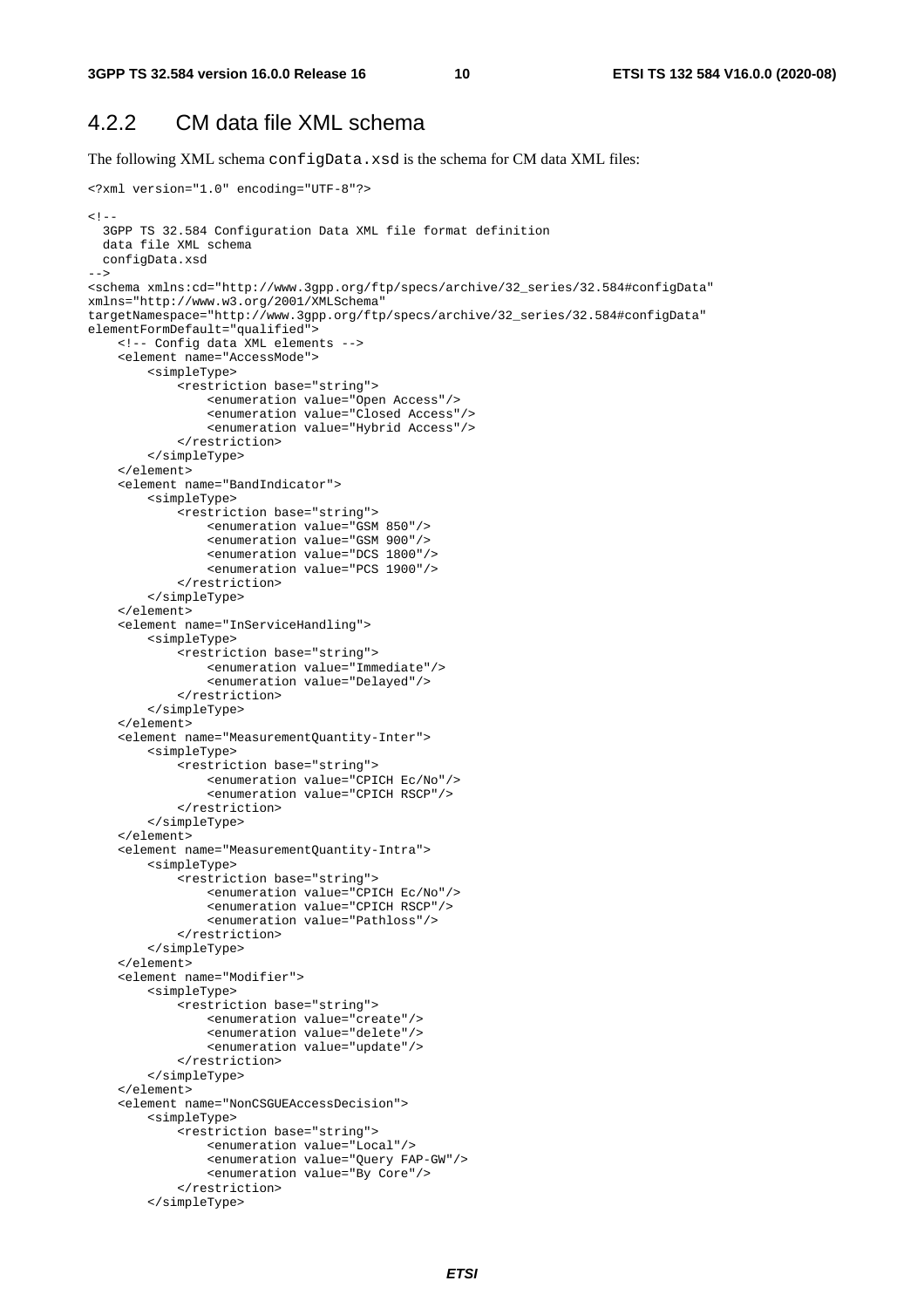```
 </element> 
 <element name="NonHCSTCRMax"> 
     <simpleType> 
         <restriction base="string"> 
              <enumeration value="not used"/> 
              <enumeration value="30"/> 
              <enumeration value="60"/> 
              <enumeration value="120"/> 
              <enumeration value="180"/> 
              <enumeration value="240"/> 
         </restriction> 
     </simpleType> 
 </element> 
 <element name="NonHCSTCRMaxHyst"> 
     <simpleType> 
         <restriction base="string"> 
              <enumeration value="not used"/> 
              <enumeration value="10"/> 
              <enumeration value="20"/> 
              <enumeration value="30"/> 
              <enumeration value="40"/> 
              <enumeration value="50"/> 
              <enumeration value="60"/> 
              <enumeration value="70"/> 
         </restriction> 
     </simpleType> 
 </element> 
 <element name="NumberOfPSCs"> 
     <simpleType> 
         <restriction base="string"> 
              <enumeration value="5"/> 
              <enumeration value="10"/> 
              <enumeration value="15"/> 
              <enumeration value="20"/> 
              <enumeration value="30"/> 
              <enumeration value="40"/> 
              <enumeration value="50"/> 
              <enumeration value="64"/> 
              <enumeration value="80"/> 
              <enumeration value="120"/> 
              <enumeration value="160"/> 
              <enumeration value="256"/> 
              <enumeration value="alltherest"/> 
              <enumeration value="spare3"/> 
              <enumeration value="spare2"/> 
              <enumeration value="spare1"/> 
         </restriction> 
     </simpleType> 
 </element> 
 <element name="PLMNType"> 
     <simpleType> 
         <restriction base="string"> 
              <enumeration value="GSM-MAP"/> 
              <enumeration value="ANSI-41"/> 
         </restriction> 
     </simpleType> 
\epsilon/element>
 <element name="QualityMeasureCPICH"> 
     <simpleType> 
         <restriction base="string"> 
              <enumeration value="Ec/No"/> 
              <enumeration value="RSCP"/> 
         </restriction> 
     </simpleType> 
 </element> 
 <element name="TCRMax"> 
     <simpleType> 
         <restriction base="string"> 
              <enumeration value="not used"/> 
              <enumeration value="30"/> 
              <enumeration value="60"/> 
              <enumeration value="120"/> 
              <enumeration value="180"/> 
              <enumeration value="240"/> 
         </restriction> 
     </simpleType> 
 </element> 
 <element name="TCRMaxHyst">
```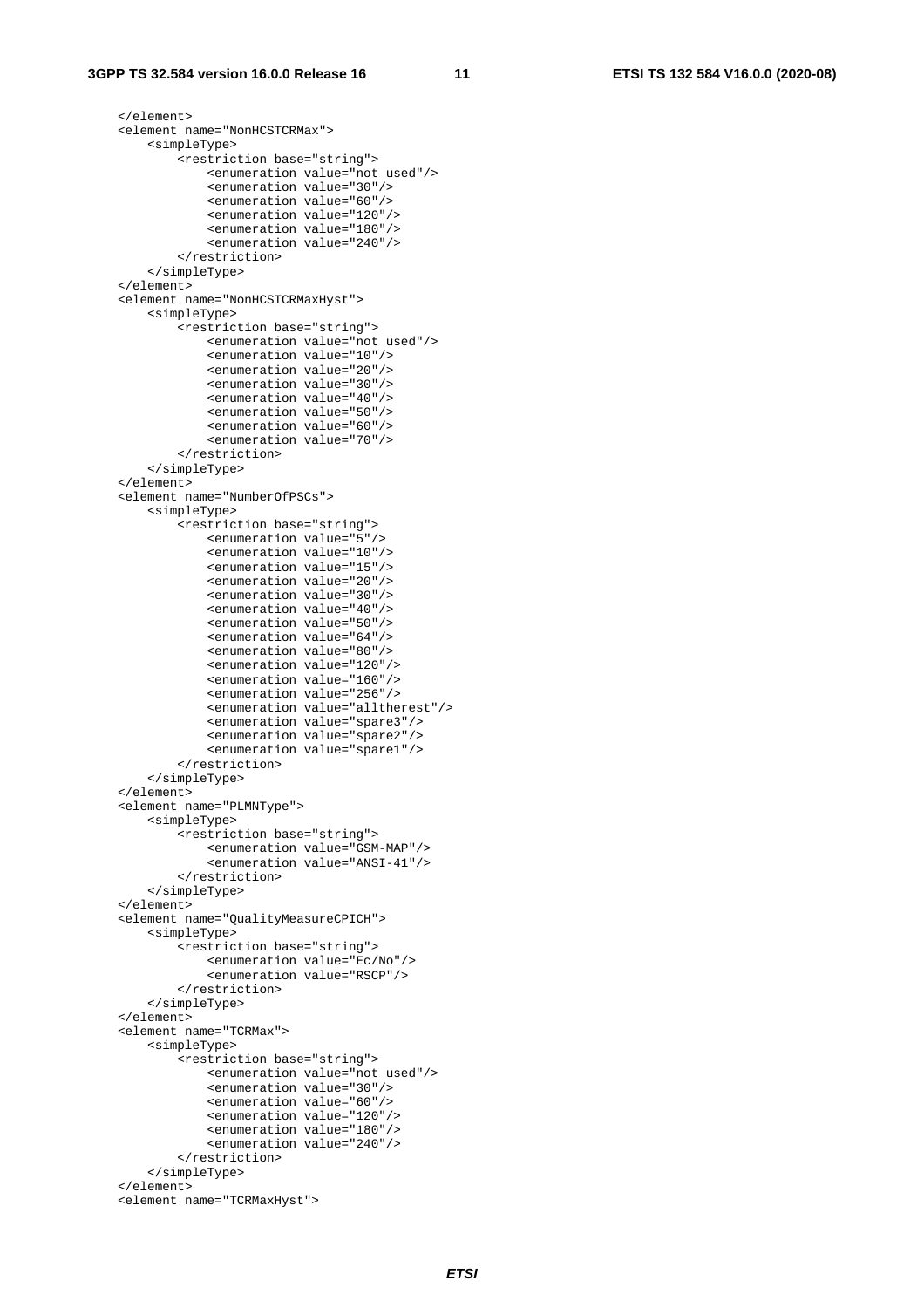<simpleType>

```
 <restriction base="string"> 
                 <enumeration value="not used"/> 
                 <enumeration value="10"/> 
                 <enumeration value="20"/> 
                 <enumeration value="30"/> 
                 <enumeration value="40"/> 
                 <enumeration value="50"/> 
                 <enumeration value="60"/> 
                 <enumeration value="70"/> 
            </restriction> 
        </simpleType> 
    </element> 
    <element name="TransferTypeFilter"> 
        <simpleType> 
            <restriction base="string"> 
                 <enumeration value="Upload"/> 
                 <enumeration value="Download"/> 
                 <enumeration value="Both"/> 
            </restriction> 
        </simpleType> 
    </element> 
    <element name="DeviceInfo"> 
        <complexType> 
            <sequence> 
                <element name="ProvisioningCode" type="string" minOccurs="0"/> 
            </sequence> 
         </complexType> 
    </element> 
    <element name="AutonomousTransferCompletePolicy"> 
        <complexType> 
            <sequence> 
                 <element name="Enable" type="boolean" minOccurs="0"/> 
                 <element ref="cd:TransferTypeFilter" minOccurs="0"/> 
                 <element name="FileTypeFilter" type="string" minOccurs="0"/> 
             </sequence> 
         </complexType> 
    </element> 
    <element name="ManagementServer"> 
        <complexType> 
             <sequence> 
                 <element name="URL" type="string" minOccurs="0"/> 
 <element name="Username" type="string" minOccurs="0"/> 
 <element name="Password" type="string" minOccurs="0"/> 
                 <element name="PeriodicInformEnable" type="boolean" minOccurs="0"/> 
                 <element name="PeriodicInformInterval" type="unsignedInt" minOccurs="0"/> 
                 <element name="PeriodicInformTime" type="dateTime" minOccurs="0"/> 
 <element name="ConnectionRequestUsername" type="string" minOccurs="0"/> 
 <element name="ConnectionRequestPassword" type="string" minOccurs="0"/> 
                 <element name="DefaultActiveNotificationThrottle" type="unsignedInt" minOccurs="0"/> 
                 <element ref="cd:AutonomousTransferCompletePolicy" minOccurs="0"/> 
            </sequence> 
        </complexType> 
    </element> 
    <element name="Time"> 
        <complexType> 
            <sequence> 
                 <element name="Enable" type="boolean" minOccurs="0"/> 
 <element name="NTPServer1" type="string" minOccurs="0"/> 
 <element name="NTPServer2" type="string" minOccurs="0"/> 
                 <element name="NTPServer3" type="string" minOccurs="0"/> 
                 <element name="NTPServer4" type="string" minOccurs="0"/> 
                 <element name="NTPServer5" type="string" minOccurs="0"/> 
                 <element name="LocalTimeZoneName" type="string" minOccurs="0"/> 
            </sequence> 
        </complexType> 
    </element> 
    <element name="DNPrefix" type="string"/> 
    <element name="Gateway"> 
         <complexType> 
             <sequence> 
                 <element name="SecGWServer1" type="string" minOccurs="0"/> 
                 <element name="SecGWServer2" type="string" minOccurs="0"/> 
 <element name="SecGWServer3" type="string" minOccurs="0"/> 
 <element name="FAPGWServer1" type="string" minOccurs="0"/> 
                 <element name="FAPGWServer2" type="string" minOccurs="0"/> 
                 <element name="FAPGWServer3" type="string" minOccurs="0"/> 
                 <element name="FAPGWPort" type="unsignedInt" minOccurs="0"/>
```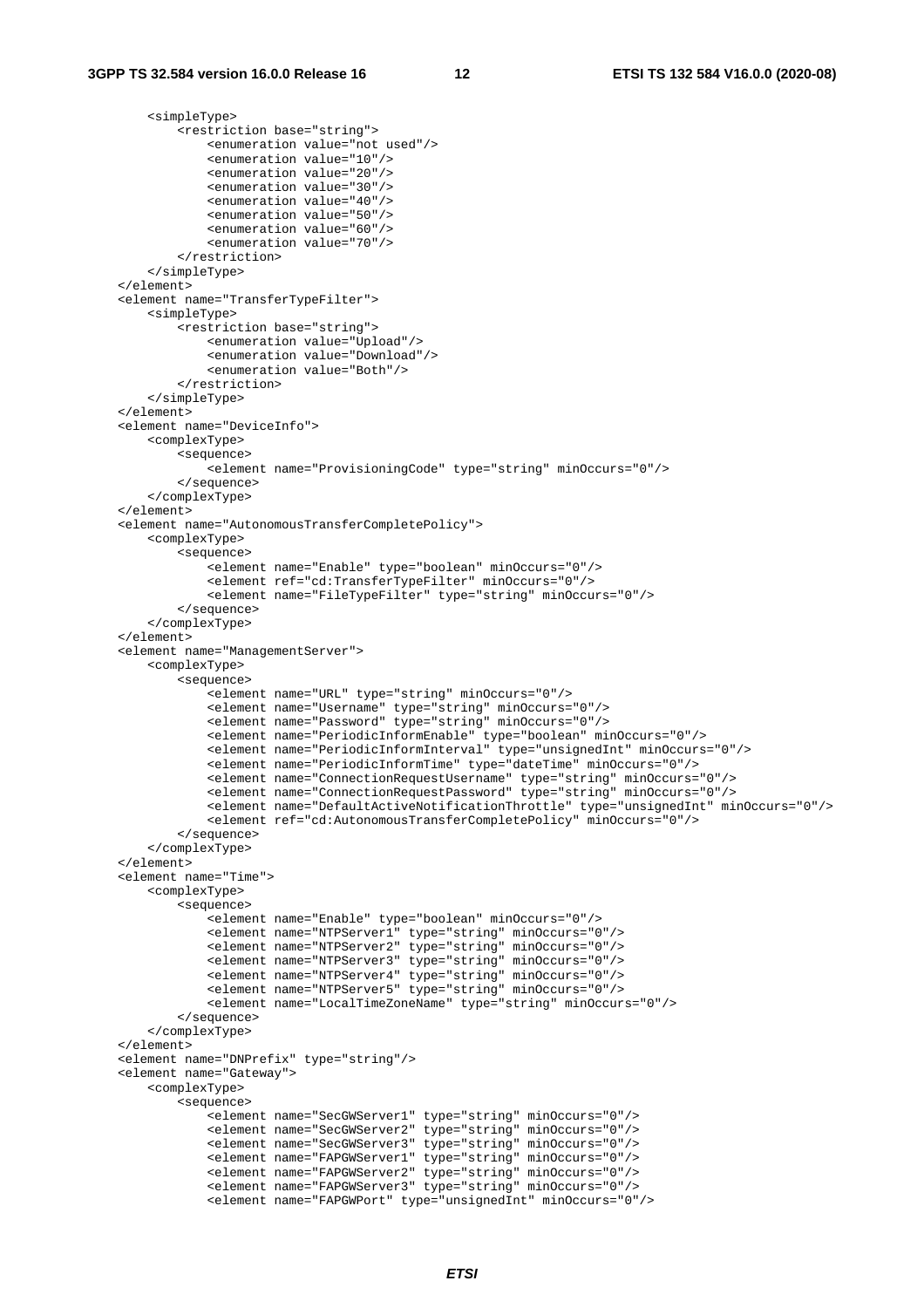```
 </sequence> 
         </complexType> 
    </element> 
    <element name="SelfConfig"> 
         <complexType> 
             <sequence> 
                 <element name="UARFCNSelfConfigEnable" type="boolean" minOccurs="0"/> 
                 <element name="PrimaryScramblingCodeSelfConfigEnable" type="boolean" minOccurs="0"/> 
                 <element name="MaxFAPTxPowerSelfConfigEnable" type="boolean" minOccurs="0"/> 
                 <element name="PCPICHPowerSelfConfigEnable" type="boolean" minOccurs="0"/> 
                 <element name="MaxULTxPowerSelfConfigEnable" type="boolean" minOccurs="0"/> 
                 <element name="LACRACURASelfConfigEnable" type="boolean" minOccurs="0"/> 
                 <element name="NeighborListSelfConfigEnable" type="boolean" minOccurs="0"/> 
                 <element name="CellReSelectionSelfConfigEnable" type="boolean" minOccurs="0"/> 
 <element name="IntraFreqMeasSelfConfigEnable" type="boolean" minOccurs="0"/> 
 <element name="InterFreqMeasSelfConfigEnable" type="boolean" minOccurs="0"/> 
                 <element name="InterRATMeasSelfConfigEnable" type="boolean" minOccurs="0"/> 
                 <element name="UEInternalMeasConfigEnable" type="boolean" minOccurs="0"/> 
             </sequence> 
         </complexType> 
    </element> 
    <element name="UMTS"> 
         <complexType> 
             <sequence> 
                 <element ref="cd:SelfConfig" minOccurs="0"/> 
                 <element ref="cd:Gateway" minOccurs="0"/> 
             </sequence> 
         </complexType> 
    </element> 
    <element name="AdminState" type="boolean"/> 
    <element name="SelfConfigEvents" type="string"/> 
    <element name="EnclosureTamperingDetected" type="boolean"/> 
    <element name="FAPControl"> 
         <complexType> 
             <sequence> 
                 <element ref="cd:AdminState" minOccurs="0"/> 
                 <element ref="cd:SelfConfigEvents" minOccurs="0"/> 
                 <element ref="cd:EnclosureTamperingDetected" minOccurs="0"/> 
                 <element ref="cd:UMTS" minOccurs="0"/> 
             </sequence> 
         </complexType> 
    </element> 
    <element name="CSGMembershipDeterminedLocally" type="boolean"/> 
    <element name="HNBName" type="string"/> 
    <element name="HomeZoneName"> 
         <simpleType> 
             <restriction base="string"> 
                 <maxLength value="48"/> 
             </restriction> 
          </simpleType> 
    </element> 
    <element name="MaxConcurrentCSGUsers" type="integer"/> 
    <element name="CSGID" type="unsignedInt"/> 
    <element name="AccessControlList" type="string"/> 
    <element name="MemberDetail"> 
         <complexType> 
             <sequence> 
                 <element ref="cd:Modifier" minOccurs="0"/> 
                 <element name="Enable" type="boolean" minOccurs="0"/> 
                 <element name="IMSI" type="string" minOccurs="0"/> 
                 <element name="MSISDN" type="string" minOccurs="0"/> 
                 <element name="MembershipExpires" type="dateTime" minOccurs="0"/> 
             </sequence> 
         </complexType> 
    </element> 
    <element name="AccessMgmt"> 
         <complexType> 
             <sequence> 
                 <element ref="cd:AccessMode" minOccurs="0"/> 
                 <element ref="cd:NonCSGUEAccessDecision" minOccurs="0"/> 
                 <element ref="cd:CSGMembershipDeterminedLocally" minOccurs="0"/> 
                 <element ref="cd:HNBName" minOccurs="0"/> 
                 <element ref="cd:HomeZoneName" minOccurs="0"/> 
                 <element ref="cd:MaxConcurrentCSGUsers" minOccurs="0"/> 
                 <element ref="cd:CSGID" minOccurs="0"/> 
                 <element ref="cd:AccessControlList" minOccurs="0"/> 
 <element ref="cd:MemberDetail" minOccurs="0" maxOccurs="unbounded"/> 
 <element ref="cd:LocalIPAccess" minOccurs="0"/>
```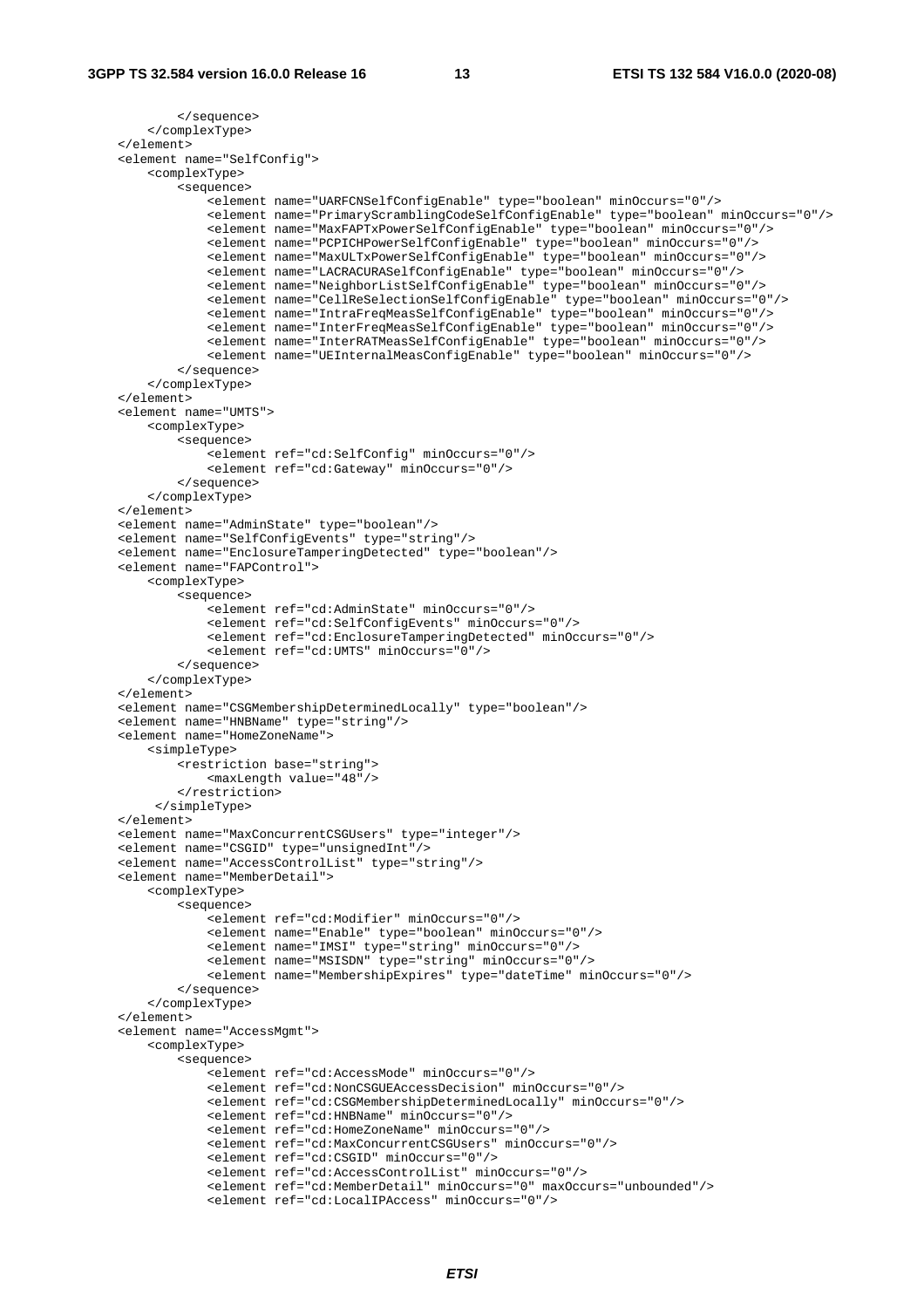```
 </sequence> 
         </complexType> 
     </element> 
     <element name="CN"> 
         <complexType> 
             <sequence> 
                 <element ref="cd:PLMNType" minOccurs="0"/> 
                 <element name="PLMNID" type="string" minOccurs="0"/> 
                 <element name="EquivPLMNID" type="string" minOccurs="0"/> 
                 <element name="SAC" type="unsignedInt" minOccurs="0"/> 
                 <element name="LACRAC" type="string" minOccurs="0"/> 
                 <element name="CSDomain" minOccurs="0"> 
                      <complexType> 
                          <sequence> 
                             -<br><element name="T3212" type="unsignedInt" minOccurs="0"/>
                              <element name="IMSIAttachDetachEnable" type="boolean" minOccurs="0"/> 
                          </sequence> 
                      </complexType> 
                 </element> 
                 <element name="PSDomain" minOccurs="0"> 
                     <complexType> 
                          <sequence> 
                              <element name="NetworkModeOperationCombined" type="boolean" 
minOccurs="0"/> 
                         </sequence> 
                     </complexType> 
                 </element> 
             </sequence> 
         </complexType> 
    \epsilon/element>
     <element name="CSG"> 
         <complexType> 
            -<br><sequence>
                -<br><element name="UARFCNDLList" type="string" minOccurs="0"/>
                 <element name="CSGPSCSplitInfo" minOccurs="0"> 
                      <complexType> 
                         <sequence> 
                             .<br><element name="StartPSCRange1Coefficient" type="unsignedInt"
minOccurs="0"/> 
                              <element ref="cd:NumberOfPSCs" minOccurs="0"/> 
                              <element name="PSCRange2Offset" type="unsignedInt" minOccurs="0"/> 
                         </sequence> 
                      </complexType> 
                 </element> 
             </sequence> 
         </complexType> 
     </element> 
     <element name="CellSelection"> 
         <complexType> 
             <sequence> 
                 <element ref="cd:QualityMeasureCPICH" minOccurs="0"/> 
                 <element name="QqualMin" type="integer" minOccurs="0"/> 
                 <element name="QqualMinOffset" type="unsignedInt" minOccurs="0"/> 
                 <element name="QRxLevMin" type="integer" minOccurs="0"/> 
                 <element name="DeltaQRxLevMin" type="integer" minOccurs="0"/> 
                 <element name="QRxLevMinOffset" type="unsignedInt" minOccurs="0"/> 
                 <element name="QHyst1s" type="unsignedInt" minOccurs="0"/> 
                 <element name="QHyst2s" type="unsignedInt" minOccurs="0"/> 
 <element name="TReselections" type="unsignedInt" minOccurs="0"/> 
 <element name="SIntrasearch" type="integer" minOccurs="0"/> 
                 <element name="SIntersearch" type="integer" minOccurs="0"/> 
                 <element name="SSearchHCS" type="integer" minOccurs="0"/> 
                 <element name="SSearchRAT" type="integer" minOccurs="0"/> 
 <element name="SHCSRAT" type="integer" minOccurs="0"/> 
 <element name="SLimitSearchRAT" type="integer" minOccurs="0"/> 
                 <element ref="cd:NonHCSTCRMax" minOccurs="0"/> 
                 <element name="NonHCSNCR" type="unsignedInt" minOccurs="0"/> 
                 <element ref="cd:NonHCSTCRMaxHyst" minOccurs="0"/> 
 <element name="QHCS" type="unsignedInt" minOccurs="0"/> 
 <element name="UseOfHCS" type="boolean" minOccurs="0"/> 
                 <element name="HCSPrio" type="unsignedInt" minOccurs="0"/> 
                 <element ref="cd:TCRMax" minOccurs="0"/> 
                 <element name="NCR" type="unsignedInt" minOccurs="0"/> 
                 <element ref="cd:TCRMaxHyst" minOccurs="0"/> 
                 <element name="UETxPwrMaxRACH" type="integer" minOccurs="0"/> 
             </sequence> 
         </complexType> 
     </element>
```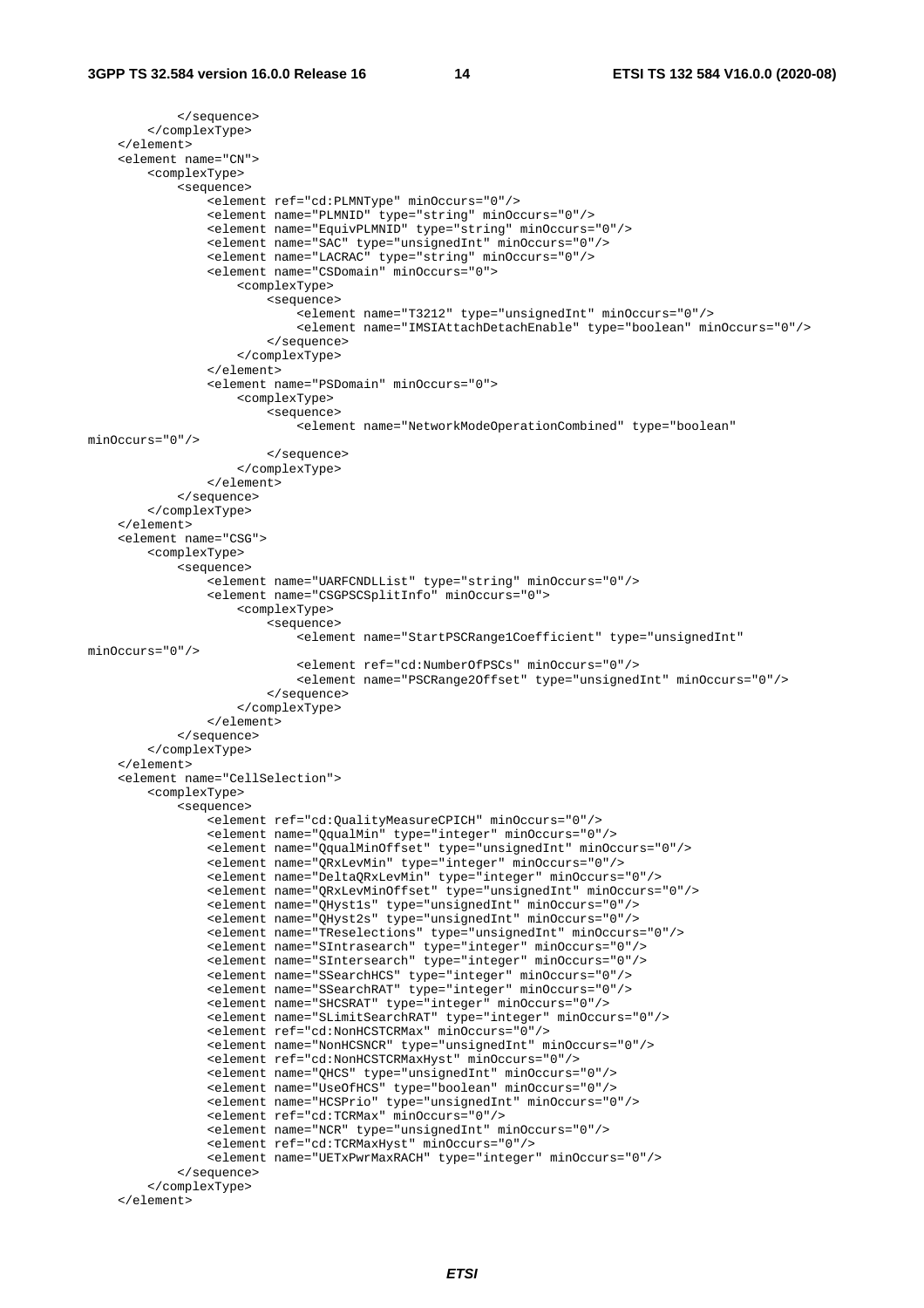```
 <element name="RRCTimers"> 
        <complexType> 
            <sequence> 
 <element name="T300" type="unsignedInt" minOccurs="0"/> 
 <element name="T301" type="unsignedInt" minOccurs="0"/> 
                <element name="T302" type="unsignedInt" minOccurs="0"/> 
 <element name="T304" type="unsignedInt" minOccurs="0"/> 
 <element name="T305" type="unsignedInt" minOccurs="0"/> 
                <element name="T307" type="unsignedInt" minOccurs="0"/> 
 <element name="T308" type="unsignedInt" minOccurs="0"/> 
 <element name="T309" type="unsignedInt" minOccurs="0"/> 
 <element name="T310" type="unsignedInt" minOccurs="0"/> 
 <element name="T311" type="unsignedInt" minOccurs="0"/> 
                <element name="T312" type="unsignedInt" minOccurs="0"/> 
 <element name="T313" type="unsignedInt" minOccurs="0"/> 
 <element name="T314" type="unsignedInt" minOccurs="0"/> 
 <element name="T315" type="unsignedInt" minOccurs="0"/> 
 <element name="T316" type="unsignedInt" minOccurs="0"/> 
                <element name="T317" type="unsignedInt" minOccurs="0"/> 
 <element name="N300" type="unsignedInt" minOccurs="0"/> 
 <element name="N301" type="unsignedInt" minOccurs="0"/> 
                <element name="N302" type="unsignedInt" minOccurs="0"/> 
 <element name="N304" type="unsignedInt" minOccurs="0"/> 
 <element name="N310" type="unsignedInt" minOccurs="0"/> 
 <element name="N312" type="unsignedInt" minOccurs="0"/> 
 <element name="N313" type="unsignedInt" minOccurs="0"/> 
                <element name="N315" type="unsignedInt" minOccurs="0"/> 
                <element name="WaitTime" type="unsignedInt" minOccurs="0"/> 
            </sequence> 
        </complexType> 
    </element> 
    <element name="DRX"> 
        <complexType> 
            <sequence> 
                <element name="DRXCycleLengthCoefficientCS" type="unsignedInt" minOccurs="0"/> 
                <element name="DRXCycleLengthCoefficientPS" type="unsignedInt" minOccurs="0"/> 
                <element name="UTRANDRXCycleLengthCoefficient" type="unsignedInt" minOccurs="0"/> 
            </sequence> 
        </complexType> 
    </element> 
    <element name="PowerControl"> 
        <complexType> 
            <sequence> 
                <element name="ConstantValue" type="integer" minOccurs="0"/> 
                <element name="PowerRampStepUp" type="unsignedInt" minOccurs="0"/> 
                <element name="PreambleRetransMax" type="unsignedInt" minOccurs="0"/> 
                <element name="PersistenceScaleFactor" type="unsignedInt" minOccurs="0"/> 
                <element name="MMax" type="unsignedInt" minOccurs="0"/> 
                <element name="NB01Min" type="unsignedInt" minOccurs="0"/> 
                <element name="NB01Max" type="unsignedInt" minOccurs="0"/> 
            </sequence> 
        </complexType> 
    </element> 
    <element name="CellRestriction"> 
        <complexType> 
            <sequence> 
                <element name="CellBarred" type="boolean" minOccurs="0"/> 
                <element name="IntraFreqCellReselectionIndicator" type="boolean" minOccurs="0"/> 
                <element name="TBarred" type="unsignedInt" minOccurs="0"/> 
                <element name="AccessClassBarredListCS" type="string" minOccurs="0"/> 
                <element name="AccessClassBarredListPS" type="string" minOccurs="0"/> 
                <element name="CellReservedForOperatorUse" type="boolean" minOccurs="0"/> 
            </sequence> 
        </complexType> 
    </element> 
    <element name="IntraFreqMeas"> 
        <complexType> 
            <sequence> 
                <element ref="cd:MeasurementQuantity-Intra" minOccurs="0"/> 
                <element name="FilterCoefficient" type="unsignedInt" minOccurs="0"/> 
                <element name="IntraFrequencyEventIdentity" type="string" minOccurs="0"/> 
 <element name="TriggeringCondition2Event1a" type="string" minOccurs="0"/> 
 <element name="TriggeringCondition1Event1b" type="string" minOccurs="0"/> 
 <element name="TriggeringCondition2Event1e" type="string" minOccurs="0"/> 
 <element name="TriggeringCondition1Event1f" type="string" minOccurs="0"/> 
                <element name="ReportingRangeEvent1a" type="unsignedInt" minOccurs="0"/> 
                <element name="ReportingRangeEvent1b" type="unsignedInt" minOccurs="0"/> 
                <element name="WeightingFactorEvent1a" type="unsignedInt" minOccurs="0"/>
```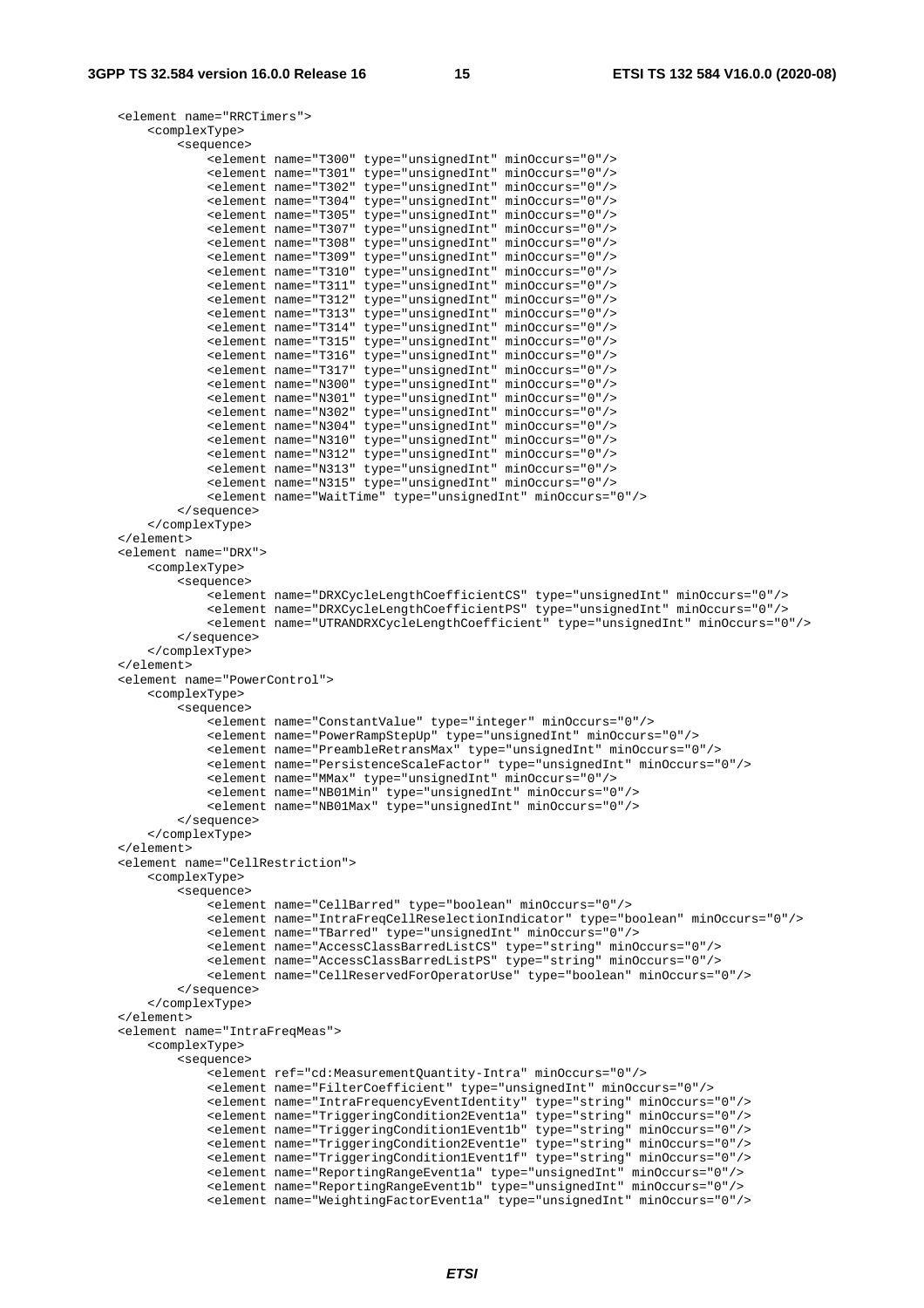```
 <element name="WeightingFactorEvent1b" type="unsignedInt" minOccurs="0"/> 
                <element name="ReportDeactivationThresholdEvent1a" type="unsignedInt" 
minOccurs="0"/> 
 <element name="ReportingAmountEvent1a" type="integer" minOccurs="0"/> 
 <element name="ReportingAmountEvent1c" type="integer" minOccurs="0"/> 
                <element name="ReportingIntervalEvent1a" type="unsignedInt" minOccurs="0"/> 
                <element name="ReportingIntervalEvent1c" type="unsignedInt" minOccurs="0"/> 
                <element name="HysteresisEvent1a" type="unsignedInt" minOccurs="0"/> 
                <element name="HysteresisEvent1b" type="unsignedInt" minOccurs="0"/> 
 <element name="HysteresisEvent1c" type="unsignedInt" minOccurs="0"/> 
 <element name="HysteresisEvent1e" type="unsignedInt" minOccurs="0"/> 
                <element name="HysteresisEvent1f" type="unsignedInt" minOccurs="0"/> 
 <element name="TimeToTriggerEvent1a" type="unsignedInt" minOccurs="0"/> 
 <element name="TimeToTriggerEvent1b" type="unsignedInt" minOccurs="0"/> 
 <element name="TimeToTriggerEvent1c" type="unsignedInt" minOccurs="0"/> 
 <element name="TimeToTriggerEvent1e" type="unsignedInt" minOccurs="0"/> 
                <element name="TimeToTriggerEvent1f" type="unsignedInt" minOccurs="0"/> 
 <element name="ThresholdUsedFrequencyEvent1e" type="integer" minOccurs="0"/> 
 <element name="ThresholdUsedFrequencyEvent1f" type="integer" minOccurs="0"/> 
                <element name="ReplacementActivationThresholdEvent1c" type="unsignedInt" 
minOccurs="0"/> 
            </sequence> 
        </complexType> 
    </element> 
    <element name="InterFreqMeas"> 
        <complexType> 
            <sequence> 
                <element ref="cd:MeasurementQuantity-Inter" minOccurs="0"/> 
                <element name="FilterCoefficient" type="unsignedInt" minOccurs="0"/> 
 <element name="InterFrequencyEventIdentity" type="string" minOccurs="0"/> 
 <element name="WeightingFactorEvent2a" type="unsignedInt" minOccurs="0"/> 
                <element name="WeightingFactorEvent2b" type="unsignedInt" minOccurs="0"/> 
 <element name="WeightingFactorEvent2d" type="unsignedInt" minOccurs="0"/> 
 <element name="WeightingFactorEvent2f" type="unsignedInt" minOccurs="0"/> 
 <element name="HysteresisEvent2a" type="unsignedInt" minOccurs="0"/> 
 <element name="HysteresisEvent2b" type="unsignedInt" minOccurs="0"/> 
                <element name="HysteresisEvent2d" type="unsignedInt" minOccurs="0"/> 
                <element name="HysteresisEvent2f" type="unsignedInt" minOccurs="0"/> 
                <element name="TimeToTriggerEvent2a" type="unsignedInt" minOccurs="0"/> 
                <element name="TimeToTriggerEvent2b" type="unsignedInt" minOccurs="0"/> 
 <element name="TimeToTriggerEvent2d" type="unsignedInt" minOccurs="0"/> 
 <element name="TimeToTriggerEvent2f" type="unsignedInt" minOccurs="0"/> 
 <element name="ThresholdUsedFrequencyEvent2b" type="integer" minOccurs="0"/> 
 <element name="ThresholdUsedFrequencyEvent2d" type="integer" minOccurs="0"/> 
                <element name="ThresholdUsedFrequencyEvent2f" type="integer" minOccurs="0"/> 
            </sequence> 
        </complexType> 
    </element> 
     <element name="InterRATMeas"> 
        <complexType> 
            <sequence> 
                <element name="GSMFilterCoefficient" type="unsignedInt" minOccurs="0"/> 
                <element name="BSICVerificationRequired" type="boolean" minOccurs="0"/> 
                <element name="WeightingFactor" type="unsignedInt" minOccurs="0"/> 
                <element name="Hysteresis" type="unsignedInt" minOccurs="0"/> 
                <element name="TimeToTrigger" type="unsignedInt" minOccurs="0"/> 
                <element name="ThresholdOwnSystem" type="integer" minOccurs="0"/> 
                <element name="ThresholdOtherSystem" type="integer" minOccurs="0"/> 
            </sequence> 
        </complexType> 
    </element> 
     <element name="UEInternalMeas"> 
        <complexType> 
            <sequence> 
               .<br><element name="FilterCoefficient" type="unsignedInt" minOccurs="0"/>
                <element name="UETxPwrThresholdEvent6a" type="integer" minOccurs="0"/> 
                <element name="TimeToTriggerEvent6a" type="unsignedInt" minOccurs="0"/> 
                <element name="UETxPwrThresholdEvent6b" type="integer" minOccurs="0"/> 
                <element name="TimeToTriggerEvent6b" type="unsignedInt" minOccurs="0"/> 
            </sequence> 
        </complexType> 
     </element> 
    <element name="RF"> 
        <complexType> 
            <sequence> 
                <element name="UARFCNDL" type="string" minOccurs="0"/> 
 <element name="UARFCNDLToProtect" type="string" minOccurs="0"/> 
 <element name="PrimaryScramblingCode" type="string" minOccurs="0"/>
```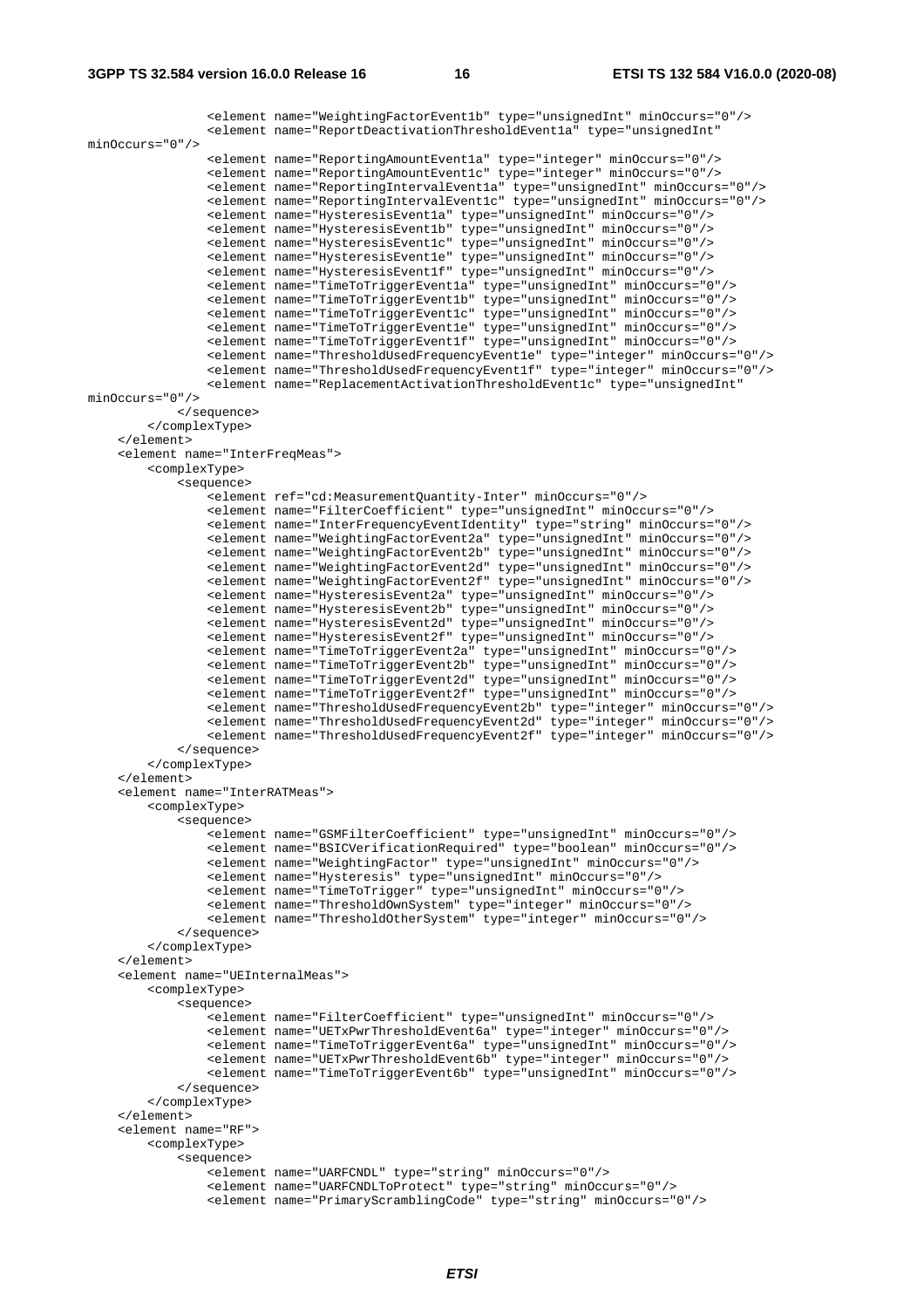```
 <element name="MaxFAPTxPower" type="string" minOccurs="0"/> 
 <element name="MaxULTxPower" type="string" minOccurs="0"/> 
 <element name="PCPICHPower" type="string" minOccurs="0"/> 
                 <element name="PowerOffsetPilotDPDCH" type="unsignedInt" minOccurs="0"/> 
                 <element name="FAPCoverageTarget" type="unsignedInt" minOccurs="0"/> 
                 <element name="PSCHPower" type="integer" minOccurs="0"/> 
                 <element name="SSCHPower" type="integer" minOccurs="0"/> 
                 <element name="PICHPower" type="integer" minOccurs="0"/> 
                 <element name="PCHPower" type="integer" minOccurs="0"/> 
                 <element name="FACHPower" type="integer" minOccurs="0"/> 
                 <element name="BCHPower" type="integer" minOccurs="0"/> 
                 <element name="AICHPower" type="integer" minOccurs="0"/> 
                 <element name="CTCHAllocationPeriod" type="unsignedInt" minOccurs="0"/> 
                 <element name="CBSFrameOffset" type="unsignedInt" minOccurs="0"/> 
                 <element name="MaxTTI" type="unsignedInt" minOccurs="0"/> 
             </sequence> 
         </complexType> 
    </element> 
    <element name="IntraFreqCell"> 
        <complexType> 
             <sequence> 
                 <element ref="cd:Modifier" minOccurs="0"/> 
                 <element name="Enable" type="boolean" minOccurs="0"/> 
                 <element name="MustInclude" type="boolean" minOccurs="0"/> 
                 <element name="PLMNID" type="string" minOccurs="0"/> 
                 <element name="RNCID" type="unsignedInt" minOccurs="0"/> 
                 <element name="CID" type="unsignedInt" minOccurs="0"/> 
                 <element name="LAC" type="unsignedInt" minOccurs="0"/> 
                 <element name="RAC" type="unsignedInt" minOccurs="0"/> 
                 <element name="URA" type="unsignedInt" minOccurs="0"/> 
                 <element name="PCPICHScramblingCode" type="unsignedInt" minOccurs="0"/> 
                 <element name="PCPICHTxPower" type="integer" minOccurs="0"/> 
             </sequence> 
         </complexType> 
    </element> 
    <element name="InterFreqCell"> 
        <complexType> 
             <sequence> 
                 <element ref="cd:Modifier" minOccurs="0"/> 
                 <element name="Enable" type="boolean" minOccurs="0"/> 
                 <element name="MustInclude" type="boolean" minOccurs="0"/> 
                 <element name="PLMNID" type="string" minOccurs="0"/> 
                 <element name="RNCID" type="unsignedInt" minOccurs="0"/> 
                 <element name="CID" type="unsignedInt" minOccurs="0"/> 
                 <element name="LAC" type="unsignedInt" minOccurs="0"/> 
 <element name="RAC" type="unsignedInt" minOccurs="0"/> 
 <element name="URA" type="unsignedInt" minOccurs="0"/> 
 <element name="UARFCNUL" type="unsignedInt" minOccurs="0"/> 
 <element name="UARFCNDL" type="unsignedInt" minOccurs="0"/> 
                 <element name="PCPICHScramblingCode" type="unsignedInt" minOccurs="0"/> 
                 <element name="PCPICHTxPower" type="integer" minOccurs="0"/> 
             </sequence> 
        </complexType> 
    </element> 
    <element name="InterRATCell"> 
        <complexType> 
             <sequence> 
                 <element name="GSM" minOccurs="0" maxOccurs="unbounded"> 
                     <complexType> 
                         <sequence> 
                             <element ref="cd:Modifier" minOccurs="0"/> 
                             <element name="Enable" type="boolean" minOccurs="0"/> 
                             <element name="MustInclude" type="boolean" minOccurs="0"/> 
                             <element name="PLMNID" type="string" minOccurs="0"/> 
                             <element name="LAC" type="unsignedInt" minOccurs="0"/> 
                             <element name="BSIC" type="unsignedInt" minOccurs="0"/> 
                             <element name="CI" type="unsignedInt" minOccurs="0"/> 
                             <element ref="cd:BandIndicator" minOccurs="0"/> 
                             <element name="BCCHARFCN" type="unsignedInt" minOccurs="0"/> 
                         </sequence> 
                     </complexType> 
                 </element> 
             </sequence> 
         </complexType> 
    </element> 
    <element name="NeighborList"> 
        <complexType> 
             <sequence>
```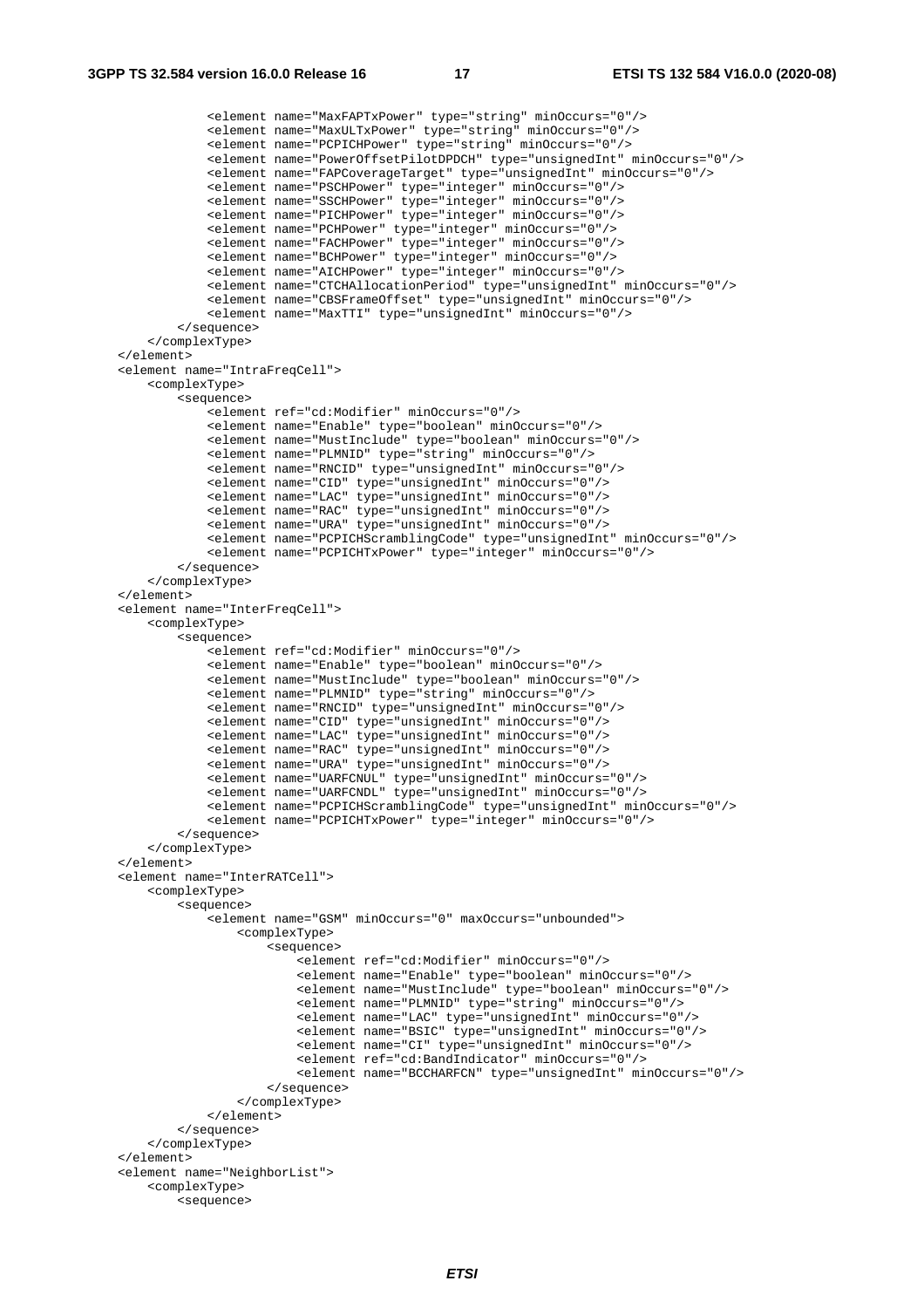```
 <element ref="cd:IntraFreqCell" minOccurs="0" maxOccurs="unbounded"/> 
                 <element ref="cd:InterFreqCell" minOccurs="0" maxOccurs="unbounded"/> 
                 <element ref="cd:InterRATCell" minOccurs="0"/> 
             </sequence> 
         </complexType> 
     </element> 
     <element name="FDDFAP"> 
         <complexType> 
             <sequence> 
                 <element name="HSFlag" type="boolean" minOccurs="0"/> 
                 <element name="HSEnable" type="boolean" minOccurs="0"/> 
                 <element name="NumOfHSPDSCHs" type="unsignedInt" minOccurs="0"/> 
                 <element name="NumOfHSSCCHs" type="unsignedInt" minOccurs="0"/> 
                 <element ref="cd:CellSelection" minOccurs="0"/> 
                 <element ref="cd:RRCTimers" minOccurs="0"/> 
                 <element ref="cd:DRX" minOccurs="0"/> 
                 <element ref="cd:PowerControl" minOccurs="0"/> 
                 <element ref="cd:CellRestriction" minOccurs="0"/> 
                 <element ref="cd:IntraFreqMeas" minOccurs="0"/> 
                 <element ref="cd:InterFreqMeas" minOccurs="0"/> 
                 <element ref="cd:InterRATMeas" minOccurs="0"/> 
                 <element ref="cd:UEInternalMeas" minOccurs="0"/> 
                 <element ref="cd:RF" minOccurs="0"/> 
                 <element ref="cd:NeighborList" minOccurs="0"/> 
             </sequence> 
         </complexType> 
    </element> 
     <element name="RAN"> 
         <complexType> 
             <sequence> 
                .<br><element name="URAList" type="string" minOccurs="0"/>
                 <element name="RNCID" type="unsignedInt" minOccurs="0"/> 
                 <element name="CellID" type="unsignedInt" minOccurs="0"/> 
                 <element name="HNBIDRealm" type="string" minOccurs="0"/> 
                 <element name="TRatC" type="unsignedInt" minOccurs="0"/> 
                 <element name="TRafC" type="unsignedInt" minOccurs="0"/> 
                 <element name="NRafC" type="unsignedInt" minOccurs="0"/> 
 <element name="TigOR" type="unsignedInt" minOccurs="0"/> 
 <element name="TinTR" type="unsignedInt" minOccurs="0"/> 
                 <element name="TDataFwd" type="unsignedInt" minOccurs="0"/> 
                 <element name="TRelocPrep" type="unsignedInt" minOccurs="0"/> 
                 <element name="TRelocOverall" type="unsignedInt" minOccurs="0"/> 
                 <element ref="cd:CSG" minOccurs="0"/> 
                 <element ref="cd:FDDFAP" minOccurs="0"/> 
             </sequence> 
         </complexType> 
    </element> 
     <element name="CellConfig"> 
         <complexType> 
             <sequence> 
                 <element name="UMTS" minOccurs="0"> 
                     <complexType> 
                          <sequence> 
                              <element ref="cd:CN" minOccurs="0"/> 
                              <element ref="cd:RAN" minOccurs="0"/> 
                          </sequence> 
                      </complexType> 
                 </element> 
             </sequence> 
         </complexType> 
    </element> 
     <element name="SCTP"> 
         <complexType> 
             <sequence> 
                .<br><element name="Enable" type="boolean" minOccurs="0"/>
                 <element name="HBInterval" type="unsignedInt" minOccurs="0"/> 
                 <element name="MaxAssociationRetransmits" type="unsignedInt" minOccurs="0"/> 
                 <element name="MaxInitRetransmits" type="unsignedInt" minOccurs="0"/> 
                 <element name="MaxPathRetransmits" type="unsignedInt" minOccurs="0"/> 
                 <element name="RTOInitial" type="unsignedInt" minOccurs="0"/> 
                 <element name="RTOMax" type="unsignedInt" minOccurs="0"/> 
                 <element name="RTOMin" type="unsignedInt" minOccurs="0"/> 
                 <element name="ValCookieLife" type="unsignedInt" minOccurs="0"/> 
             </sequence> 
         </complexType> 
     </element> 
     <element name="RealTime"> 
         <complexType>
```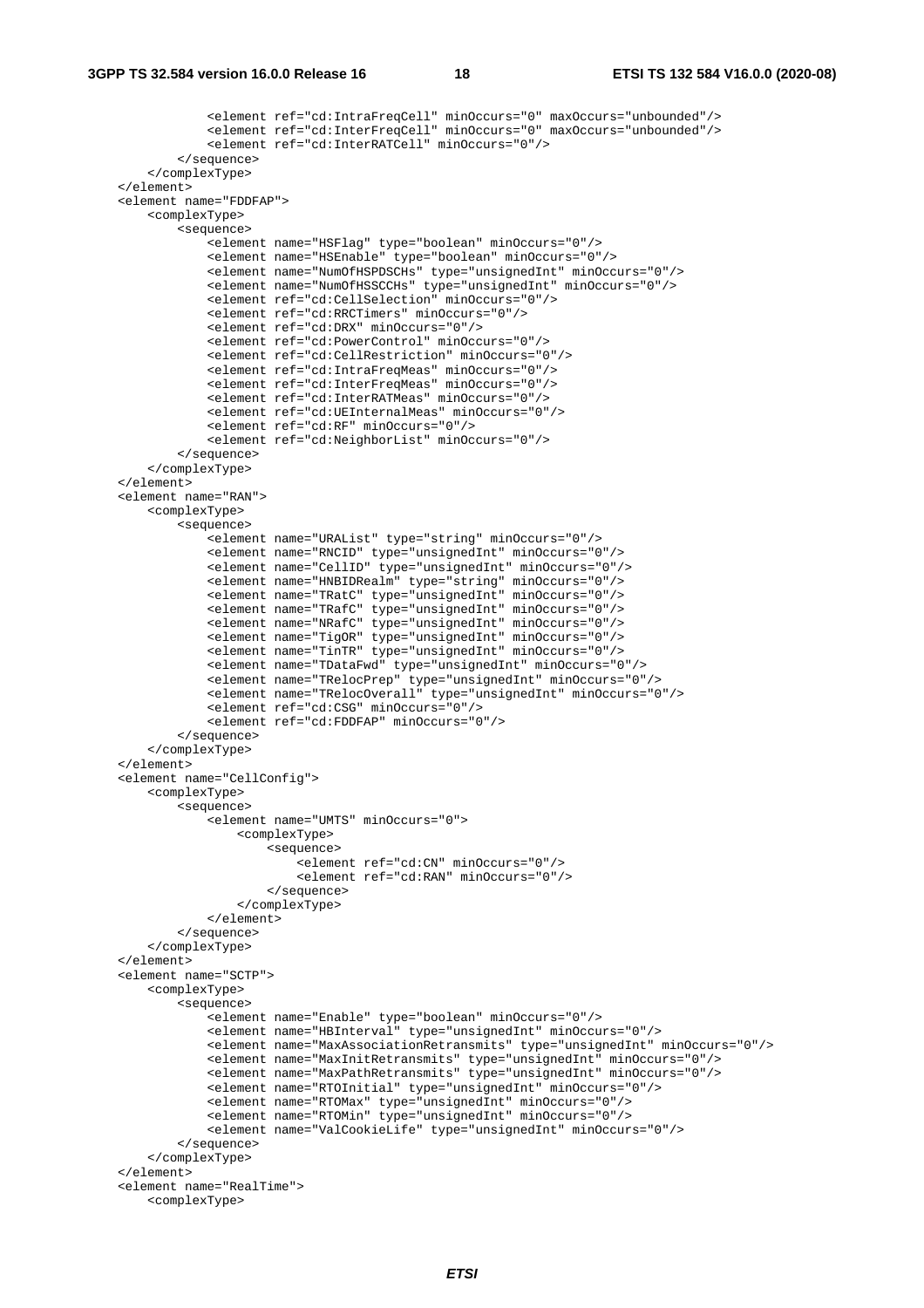```
 <sequence> 
                 <element name="RTCPEnable" type="boolean" minOccurs="0"/> 
             </sequence> 
         </complexType> 
     </element> 
     <element name="Packet"> 
         <complexType> 
             <sequence> 
                 <element name="EchoInterval" type="unsignedInt" minOccurs="0"/> 
             </sequence> 
         </complexType> 
      </element> 
     <element name="IPsec"> 
         <complexType> 
             <sequence> 
                 <element name="IpsecUsageIndicator" type="boolean" minOccurs="0"/> 
             </sequence> 
         </complexType> 
     </element> 
     <element name="Tunnel"> 
         <complexType> 
             <sequence> 
                 <element name="VirtualInterface" minOccurs="0" maxOccurs="unbounded"> 
                     <complexType> 
                         <sequence> 
                              <element name="Enable" type="boolean" minOccurs="0"/> 
                              <element ref="cd:Modifier" minOccurs="0"/> 
 <element name="CryptoProfile" type="string" minOccurs="0"/> 
 <element name="DSCPMarkPolicy" type="integer" minOccurs="0"/> 
                         </sequence> 
                     </complexType> 
                 </element> 
             </sequence> 
         </complexType> 
     </element> 
     <element name="Security"> 
         <complexType> 
             <sequence> 
                 <element name="Secret" minOccurs="0" maxOccurs="unbounded"> 
                     <complexType> 
                         <sequence> 
                             <element name="Enable" type="boolean" minOccurs="0"/> 
                         </sequence> 
                      </complexType> 
                 </element> 
                 <element name="Pkey" minOccurs="0" maxOccurs="unbounded"> 
                     <complexType> 
                         <sequence> 
                              <element name="Enable" type="boolean" minOccurs="0"/> 
                          </sequence> 
                      </complexType> 
                 </element> 
                 <element name="CryptoProfile" minOccurs="0" maxOccurs="unbounded"> 
                      <complexType> 
                         <sequence> 
                             .<br><element ref="cd:Modifier" minOccurs="0"/>
                              <element name="Enable" type="boolean" minOccurs="0"/> 
                              <element name="AuthMethod" type="string"/> 
 <element name="MaxChildSA" type="unsignedInt" minOccurs="0"/> 
 <element name="IKEEncrypt" type="string"/> 
                              <element name="IKEPRF" type="string"/> 
                              <element name="IKEIntegrity" type="string"/> 
                              <element name="IKEDH" type="string"/> 
                              <element name="ESPEncrypt" type="string"/> 
                              <element name="ESPIntegrity" type="string"/> 
                              <element name="IPsecWindowSize" type="unsignedInt" minOccurs="0"/> 
                              <element name="IKERekeyLifetime" type="unsignedInt" minOccurs="0"/> 
                              <element name="IPsecRekeyLifetimeByte" type="unsignedInt" 
minOccurs="0"/> 
                              <element name="IPsecRekeyLifetimeTime" type="unsignedInt" 
minOccurs="0"/> 
                              <element name="DPDTimer" type="unsignedInt" minOccurs="0"/> 
                              <element name="NATTKeepaliveTimer" type="unsignedInt" minOccurs="0"/> 
                         </sequence> 
                     </complexType> 
                 </element> 
             </sequence> 
         </complexType>
```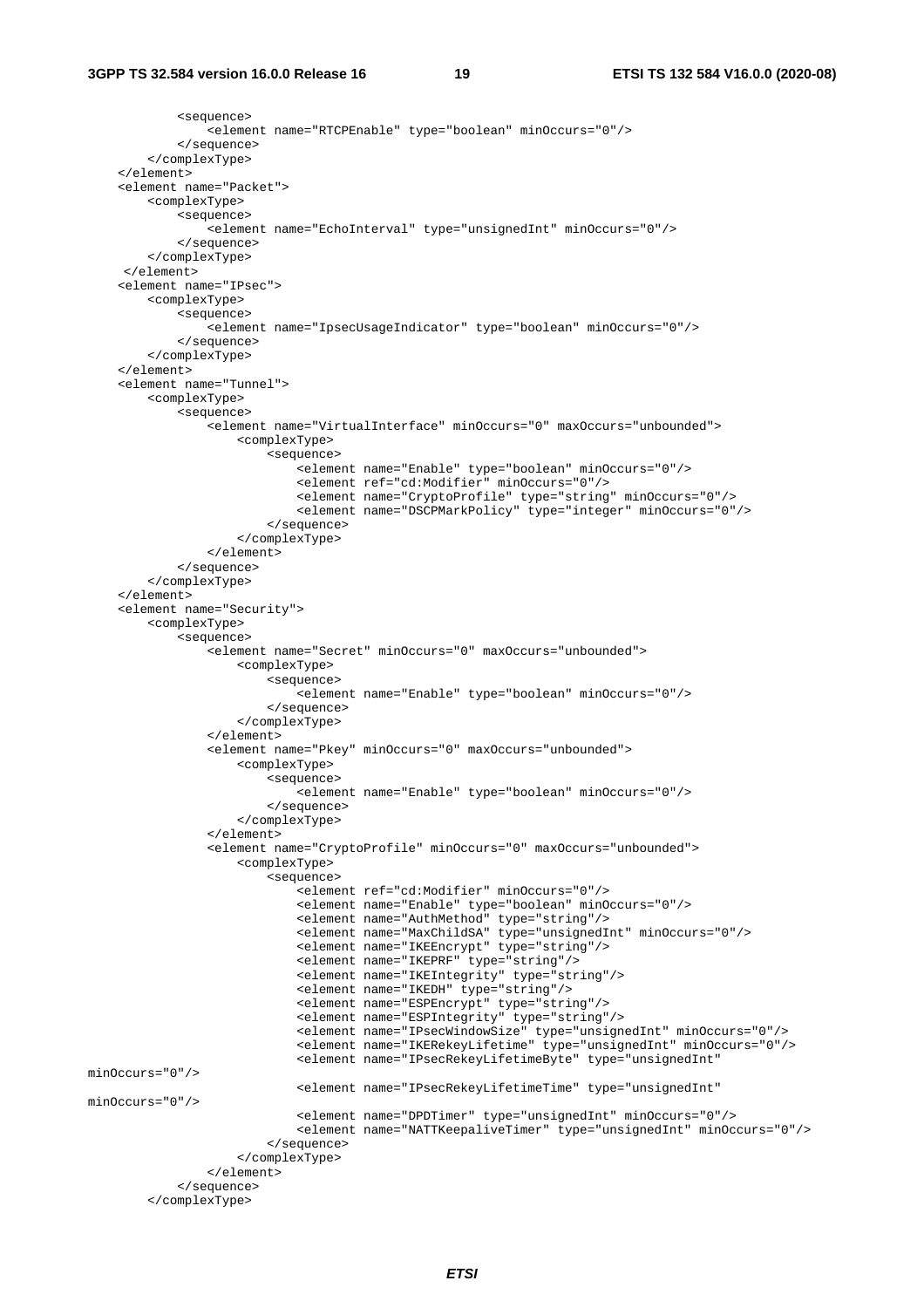</element> <element name="Transport"> <complexType> <sequence> <element ref="cd:SCTP" minOccurs="0"/> <element ref="cd:RealTime" minOccurs="0"/> <element ref="cd:Packet" minOccurs="0"/> <element ref="cd:IPsec" minOccurs="0"/> <element ref="cd:Tunnel" minOccurs="0"/> <element ref="cd:Security" minOccurs="0"/> </sequence> </complexType> </element> <element name="WCDMAFDD"> <complexType> <sequence> <element ref="cd:InServiceHandling" minOccurs="0"/> <element name="ScanOnBoot" type="boolean" minOccurs="0"/> <element name="ScanPeriodically" type="boolean" minOccurs="0"/> <element name="PeriodicInterval" type="unsignedInt" minOccurs="0"/> <element name="PeriodicTime" type="dateTime" minOccurs="0"/> <element name="REMPLMNList" type="string" minOccurs="0"/> <element name="REMBandList" type="string" minOccurs="0"/> <element name="UARFCNDLList" type="string" minOccurs="0"/> <element name="ScanTimeout" type="unsignedInt" minOccurs="0"/> </sequence> </complexType> </element> <element name="GSM"> <complexType> <sequence> <element ref="cd:InServiceHandling" minOccurs="0"/> <element name="ScanOnBoot" type="boolean" minOccurs="0"/> <element name="ScanPeriodically" type="boolean" minOccurs="0"/> <element name="PeriodicInterval" type="unsignedInt" minOccurs="0"/> <element name="PeriodicTime" type="dateTime" minOccurs="0"/> <element name="REMPLMNList" type="string" minOccurs="0"/> <element name="REMBandList" type="string" minOccurs="0"/> <element name="ARFCNList" type="string" minOccurs="0"/> <element name="ScanTimeout" type="unsignedInt" minOccurs="0"/> </sequence> </complexType> </element> <element name="REM"> <complexType> <sequence> <element ref="cd:WCDMAFDD" minOccurs="0"/> <element ref="cd:GSM" minOccurs="0"/> </sequence> </complexType> </element> <element name="GPS"> <complexType> <sequence> <element name="ScanOnBoot" type="boolean" minOccurs="0"/> <element name="ScanPeriodically" type="boolean" minOccurs="0"/> <element name="PeriodicInterval" type="unsignedInt" minOccurs="0"/> <element name="PeriodicTime" type="dateTime" minOccurs="0"/> <element name="ContinuousGPS" type="boolean" minOccurs="0"/> <element name="ScanTimeout" type="unsignedInt" minOccurs="0"/> </sequence> </complexType> </element> <!-- Configuration data file root XML element --> <element name="configDataFile"> <complexType> <sequence> <element name="fileHeader"> <complexType> <attribute name="fileFormatVersion" type="string" use="required"/> <attribute name="senderName" type="string" use="optional"/> <attribute name="vendorName" type="string" use="optional"/> </complexType> </element> <element name="configData" minOccurs="0" maxOccurs="unbounded"> <complexType> <sequence>

<element name="managedElement">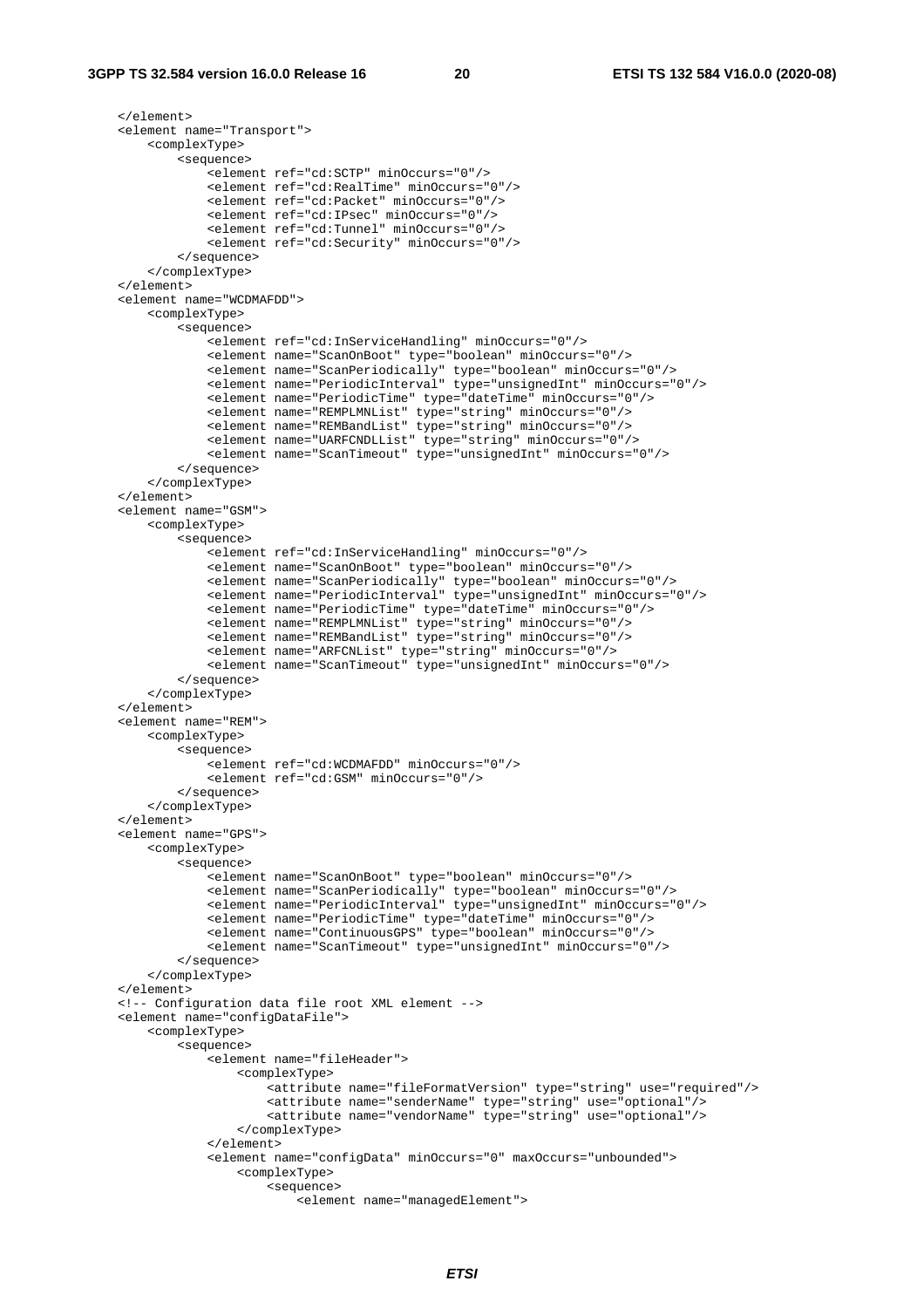```
 <complexType> 
                                        <attribute name="localDn" type="string" use="optional"/> 
                                        <attribute name="userLabel" type="string" use="optional"/> 
                                        <attribute name="swVersion" type="string" use="optional"/> 
                                    </complexType> 
                               </element> 
                               <element ref="cd:DeviceInfo" minOccurs="0"/> 
                               <element ref="cd:ManagementServer" minOccurs="0"/> 
                               <element ref="cd:Time" minOccurs="0"/> 
                               <element name="FAPService" minOccurs="0" maxOccurs="unbounded"> 
                                    <complexType> 
                                        <sequence> 
                                            <element ref="cd:DNPrefix" minOccurs="0"/> 
                                            <element ref="cd:FAPControl" minOccurs="0"/> 
                                            <element ref="cd:AccessMgmt" minOccurs="0"/> 
                                            <element ref="cd:CellConfig" minOccurs="0"/> 
                                            <element ref="cd:Transport" minOccurs="0"/> 
                                            <element ref="cd:REM" minOccurs="0"/> 
                                            <element ref="cd:GPS" minOccurs="0"/> 
                                        </sequence> 
                                    </complexType> 
                               </element> 
                           </sequence> 
                      </complexType> 
                  </element> 
                  <element name="fileFooter"> 
                      <complexType> 
                           <attribute name="dateTime" type="dateTime" use="required"/> 
                      </complexType> 
                 \epsilon/element>
              </sequence> 
         </complexType> 
     </element> 
</schema>
```
#### 4.2.3 CM data file XML header

The following header shall be used in actual XML CM data files:

```
<?xml version="1.0" encoding="UTF-8"?> 
<?xml-stylesheet type="text/xsl" href="configData.xsl"?> 
<ConfigDataFile 
  xmlns= 
"http://www.3gpp.org/ftp/specs/archive/32_series/32.584#configData" 
>
```
#### 5 PM data format definition

#### 5.1 Mapping table

Table 5.1 maps the PM file content items in the 3GPP TS 32.582 [9] document to those used in the XML schema based file format definitions. XML tag attributes are useful where data values bind tightly to its parent element. They have been used where appropriate.

| XML schema<br><b>File Content Item</b> |                        | <b>Description</b> |
|----------------------------------------|------------------------|--------------------|
|                                        | based XML tag          |                    |
| <b>ImeasDataCollection</b>             | <b>ImeasCollecFile</b> |                    |
| ImeasFileHeader                        | fileHeader             |                    |
| ImeasData                              | ImeasData              |                    |
| <b>ImeasFileFooter</b>                 | fileFooter             |                    |
| IfileFormatVersion                     | fileHeader             |                    |
|                                        | lfileFormatVersion     |                    |

**Table 5.1 Mapping of File Content Items to XML tags**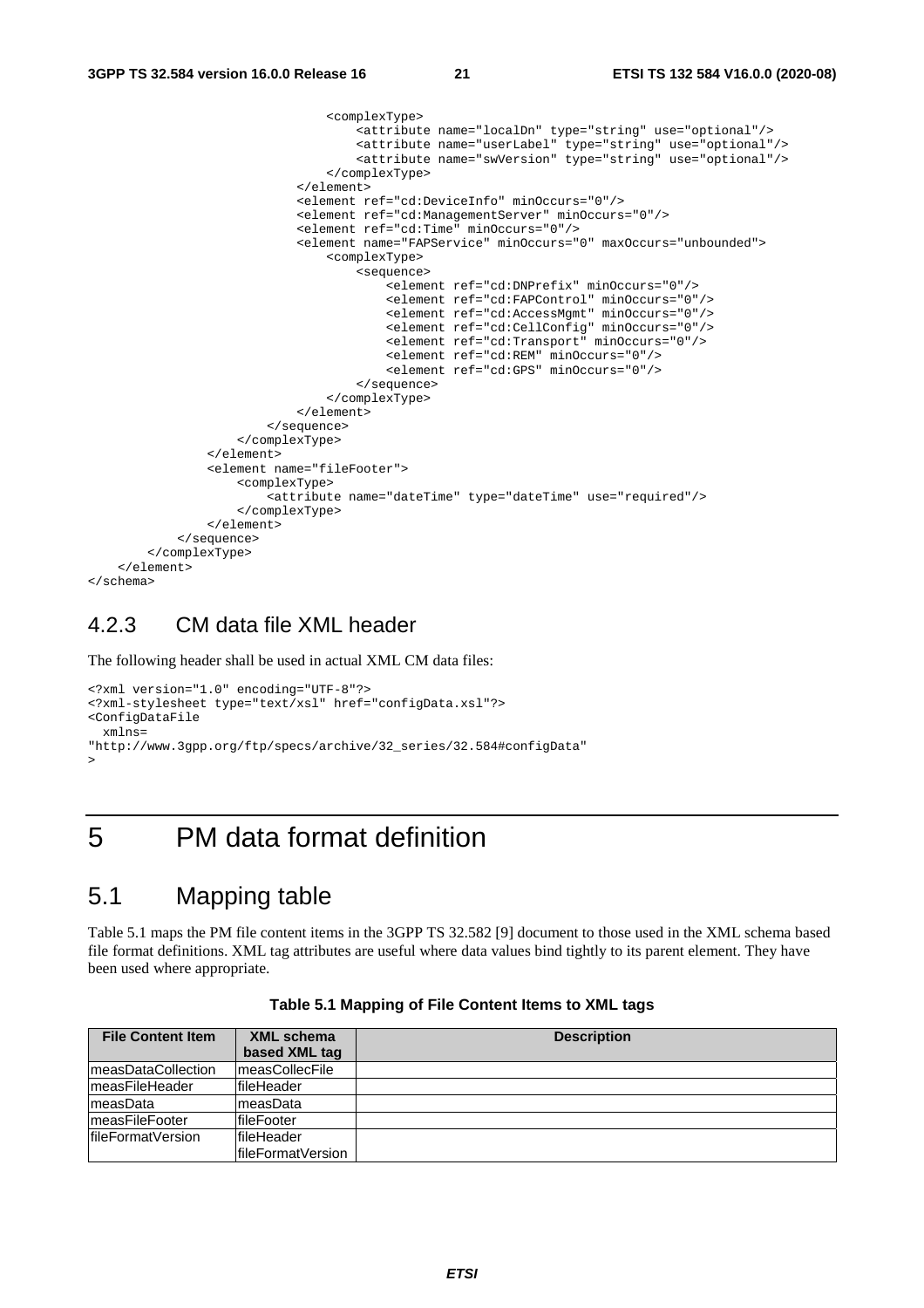| <b>File Content Item</b> | <b>XML</b> schema           | <b>Description</b>                                                                                                                                                                                                      |
|--------------------------|-----------------------------|-------------------------------------------------------------------------------------------------------------------------------------------------------------------------------------------------------------------------|
|                          | based XML tag               |                                                                                                                                                                                                                         |
| senderName               | fileHeader<br>dnPrefix      | This attribute shall hold the DN of HNB. See Note 1.                                                                                                                                                                    |
|                          | and                         | See TS 32.300 [4] for definition of DN.                                                                                                                                                                                 |
|                          | fileSender                  |                                                                                                                                                                                                                         |
|                          | localDn                     |                                                                                                                                                                                                                         |
| senderType               | fileSender<br>elementType   | For the XML schema based XML format, XML attribute specification<br>"elementType" may be absent in case the "senderType" is not configured in                                                                           |
|                          |                             | the sender.                                                                                                                                                                                                             |
| vendorName               | fileHeader                  | For the XML schema based XML format, XML attribute specification                                                                                                                                                        |
|                          | vendorName                  | "vendorName" may be absent in case the "vendorName" is not configured<br>in the sender.                                                                                                                                 |
| collectionBeginTime      | measCollec                  | 3GPP TS 32.582 [9] clause 6.3.2.1 Period Statistics "ReportStartTime"                                                                                                                                                   |
|                          | beginTime                   |                                                                                                                                                                                                                         |
| neld                     | managedElement              |                                                                                                                                                                                                                         |
| neUserName               | managedElement<br>userLabel | For the XML schema based XML format, XML attribute specification<br>"userLabel" may be absent in case the "nEUserName" is not configured in<br>the CM applications.<br>Not used in HNB PM file                          |
| neDistinguishedName      | fileHeader<br>dnPrefix      | This attribute shall hold the DN of HNB. See Note 1.                                                                                                                                                                    |
|                          | and                         | See TS 32.300 [4] for definition of DN.                                                                                                                                                                                 |
|                          | managedElement              |                                                                                                                                                                                                                         |
|                          | localDn                     |                                                                                                                                                                                                                         |
| neSoftwareVersion        | managedElement              | For the XML schema based XML format, XML attribute specification                                                                                                                                                        |
|                          | swVersion                   | "swVersion" may be absent in case the "nESoftwareVersion" is not                                                                                                                                                        |
|                          |                             | configured in the CM applications.                                                                                                                                                                                      |
| measInfo                 | measInfo                    | Not used in HNB PM file                                                                                                                                                                                                 |
| measInfold               | measInfold                  |                                                                                                                                                                                                                         |
| measTimeStamp            | granPeriod                  | Calculated from the 3GPP TS 32.582 [9] clause 6.3.2.1 Period Statistics                                                                                                                                                 |
|                          | endTime                     | "ReportStartTime" + accumulation of the 3GPP TS 32.582 [9] clause                                                                                                                                                       |
| jobld                    | Job jobld                   | 6.3.2.1 Period Statistics "SampleSeconds"<br>Not used in HNB PM file                                                                                                                                                    |
| granularityPeriod        | granPeriod                  | For the XML schema based XML format, the value of XML attribute                                                                                                                                                         |
|                          | duration                    | specification "duration" shall use the truncated representation "PTnS" (see<br>$[13]$ ).                                                                                                                                |
|                          |                             | 3GPP TS 32.582 [9] clause 6.3.2.1 Period Statistics "SampleInterval"                                                                                                                                                    |
| reportingPeriod          | repPeriod<br>duration       | For the XML schema based XML format, the value of XML attribute<br>specification "duration" shall use the truncated representation "PTnS" (see<br>$[13]$ ).<br>3GPP TS 32.582 [9] clause 6.3.1.1 Period Upload Interval |
| measTypes                | measTypes                   | For the XML schema based XML format, depending on sender's choice for                                                                                                                                                   |
|                          | or                          | optional positioning presence, either XML element "measTypes" or XML                                                                                                                                                    |
|                          | measType                    | elements "measType" will be used.                                                                                                                                                                                       |
|                          |                             | 3GPP TS 32.582 [9] clause 6.3.2.2 Period Statistics Reference                                                                                                                                                           |
| measValues               | measValue                   |                                                                                                                                                                                                                         |
| measObjInstId            | measValue<br>measObjLdn     | Identifier of the Managed Object (see TS 32.432 [20].)                                                                                                                                                                  |
| measResults              | measResults                 | For the XML schema based XML format, depending on sender's choice for                                                                                                                                                   |
|                          | or                          | optional positioning presence, either XML element "measResults" or XML                                                                                                                                                  |
|                          | R                           | elements "r" will be used.                                                                                                                                                                                              |
|                          |                             | Broadband Forum data object PeriodicStatistics.SampleSet.{i}.                                                                                                                                                           |
|                          |                             | Parameter. {i}. Values (see TR-157 Amendment 1 [15])                                                                                                                                                                    |
| suspectFlag              | Suspect                     | Not used in HNB PM file                                                                                                                                                                                                 |
| timeStamp                | measCollec<br>endTime       | 3GPP TS 32.582 [9] clause 6.3.2.1 Period Statistics ReportEndTime                                                                                                                                                       |
| There is no              | measType p                  | An optional positioning XML attribute specification of XML element                                                                                                                                                      |
| corresponding File       |                             | "measType" (XML schema based), used to identify a measurement type for                                                                                                                                                  |
| Content Item.            |                             | the purpose of correlation to a result. The value of this XML attribute                                                                                                                                                 |
|                          |                             | specification is expected to be a non-zero, non-negative integer value that<br>is unique for each instance of XML element "measType" that is contained                                                                  |
|                          |                             | within the measurement data collection file.                                                                                                                                                                            |
|                          |                             | Not used in HNB PM file                                                                                                                                                                                                 |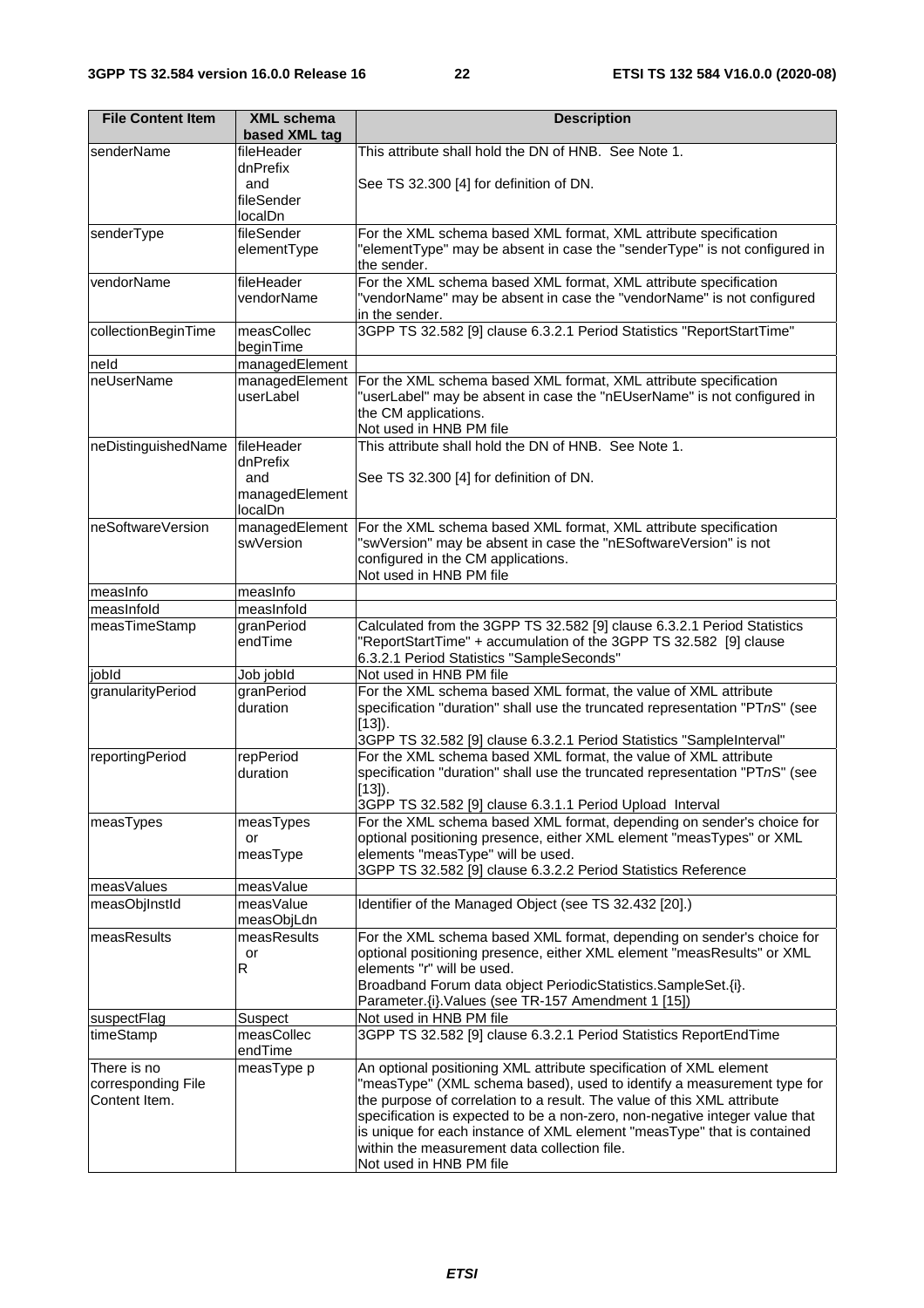| <b>File Content Item</b>                           | <b>XML</b> schema | <b>Description</b>                                                                                                                                                                                                                                                                                                                    |
|----------------------------------------------------|-------------------|---------------------------------------------------------------------------------------------------------------------------------------------------------------------------------------------------------------------------------------------------------------------------------------------------------------------------------------|
|                                                    | based XML tag     |                                                                                                                                                                                                                                                                                                                                       |
| There is no<br>corresponding File<br>Content Item. | r p               | An optional positioning XML attribute specification of XML element "r", used<br>to correlate a result to a measurement type. The value of this XML attribute<br>specification should match the value of XML attribute specification "p" of the<br>corresponding XML element "measType" (XML schema based).<br>Not used in HNB PM file |

NOTE: There are two forms of naming for HNB. Implementation can choose to use one of the two.

1. The full DN: The name hierarchy is defined by TS 32.772 [18]. DN Prefix may or may not be present. The value for the "id" for HNB is a string and is the HNB Identifier or HNB Name (see Annex C Table C.1 of TS 22.220 [19]).

Example 1: "DC=a1.companyNN.com,SubNetwork=1,ManagementNode=6, HMSFunction=99,HNB=abc1234"

2. There is no name hierarchy. It is a string and it is the value of the HNB Identifier or HNB Name (see Annex C Table C.1 of TS 22.220 [19]).

Example 2: "abc1234"

The representation of all timestamps in PM files shall follow the representations allowed by the ISO 8601 [abc].

The precise format for timestamp representation shall be determined by the technology used for encoding the PM file (e.g. XML DTD, XML Schema). The choice of technology should ensure that this representation is derived from ISO 8601 [abc]. Based on the representation used, the timestamp shall refer to either UTC time or local time or local time with offset from UTC.

#### 5.2 XML schema based PM data file format definition

#### 5.2.1 PM data file XML diagram

For the purposes of the present document XML diagram in TS 32.435 [8] section 4.2.1 applies.

#### 5.2.2 PM data file XML schema

For the purposes of the present document XML schema in TS 32.435 [8] section 4.2.2 applies.

#### 5.2.2 PM data file XML header

For the purposes of the present document XML header in TS 32.435 [8] section 4.2.3 applies.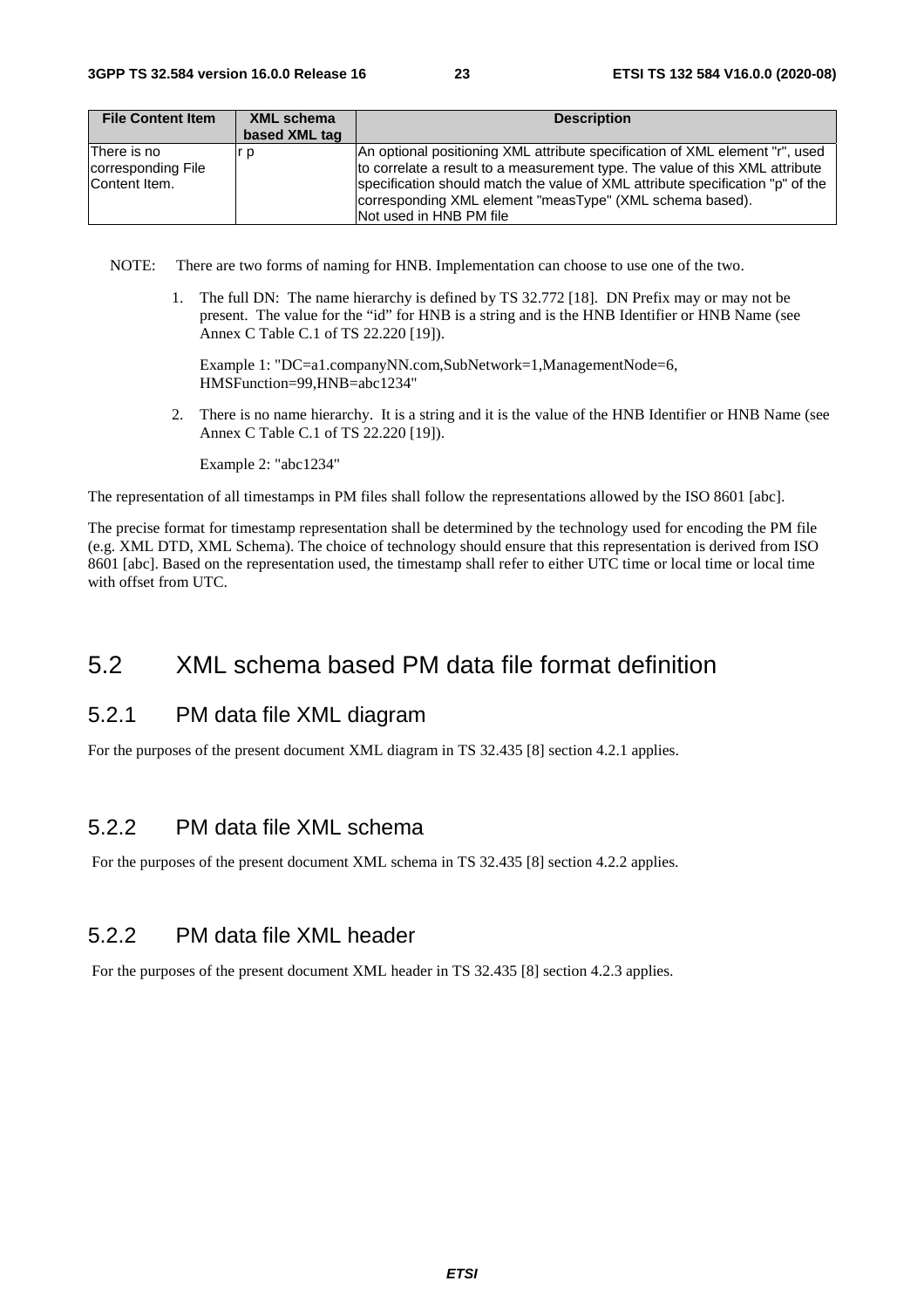### Annex A (informative): Examples

### A.1 XML schema based CM data file

```
<?xml version="1.0" encoding="UTF-8"?> 
<?xml-stylesheet type="text/xsl" href="ConfigData.xsl"?> 
<configDataFile xmlns="http://www.3gpp.org/ftp/specs/archive/32_series/32.584# onfigData" 
xmlns:xsi="http://www.w3.org/2001/XMLSchema-instance" 
xsi:schemaLocation="http://www.3gpp.org/ftp/specs/archive/32_series/32.584#configData" 
http://www.3gpp.org/ftp/specs/archive/32_series/32.584#configData"> 
     <fileHeader fileFormatVersion="32.584 V1.0" vendorName="Company NN" > 
     </fileHeader> 
     <configData> 
         <managedElement localDn="SubNetwork=CountryNN,MeContext=MEC-Gbg-1,ManagedElement=RNC-Gbg-1" 
userLabel="RNC Telecomville"/> 
          <DeviceInfo> 
              <ProvisioningCode>0101</ProvisioningCode> 
         </DeviceInfo> 
     </configData> 
     <fileFooter dateTime="2000-03-01T14:15:00+02:00"> 
     </fileFooter> 
</configDataFile>
```
### A.2 XML schema based PM data file

For the purposes of the present document the examples in TS 32.435 [8] Annex A apply.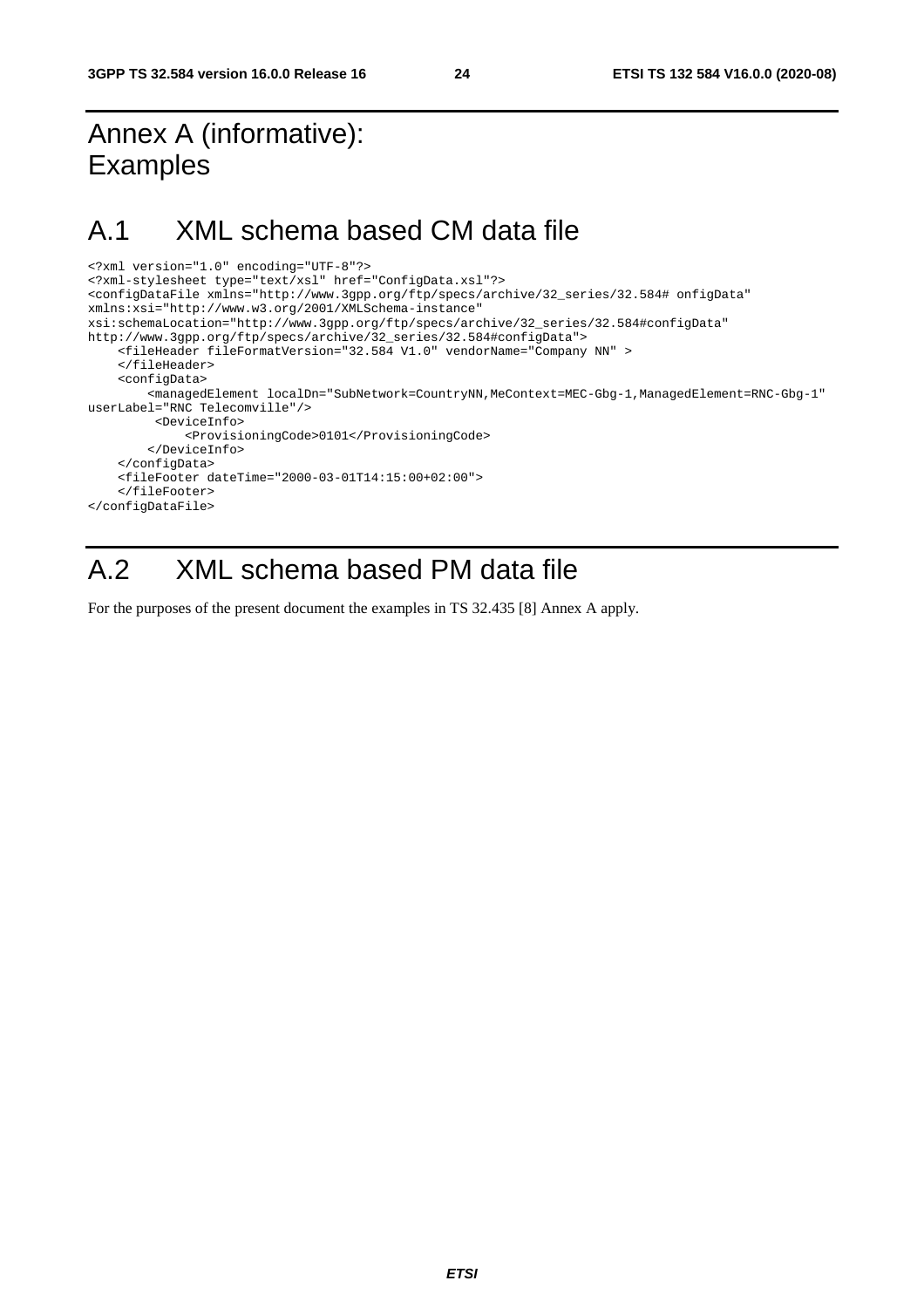Annex B (informative): Void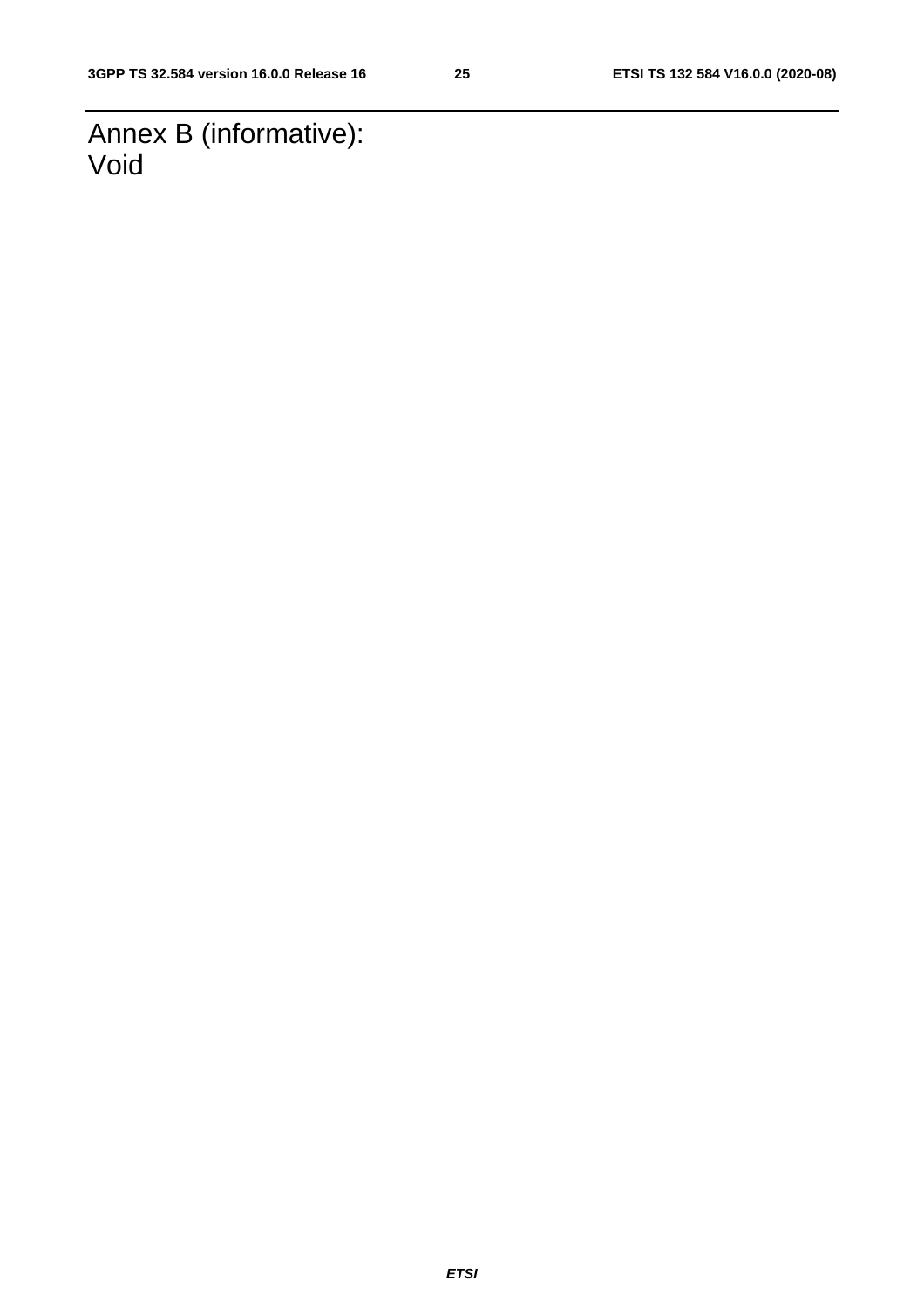### Annex C (informative): Change history

| <b>Change history</b> |              |               |           |                          |                                                                   |        |               |
|-----------------------|--------------|---------------|-----------|--------------------------|-------------------------------------------------------------------|--------|---------------|
| Date                  | TSG#         | TSG Doc.      | <b>CR</b> | <b>Rev</b>               | Subject/Comment                                                   | Old    | <b>New</b>    |
| 2009-06               | SA#44        | SP-090302     |           | --                       | Presentation for information and approval                         | 1.0.0  | 8.0.0         |
| 2009-09               | SA#45        | SP-090534     |           |                          | Correct global modifier of XML file for CM to instance specific   | 8.0.0  | 8.1.0         |
|                       |              |               | 001       |                          | modifier                                                          |        |               |
| 2009-09               | SA#45        | SP-090534     |           |                          | Correct FAPService. (i). Transport. Security. Secret. (i). object | 8.0.0  | 8.1.0         |
|                       |              |               | 002       |                          | defnitions                                                        |        |               |
| 2009-09               | SA#45        | SP-090539     | 003       |                          | Change CM file per contribution to BBF                            | 8.0.0  | 8.1.0         |
| 2009-12               | SA-46        | SP-090719     | 004       | $\overline{\phantom{a}}$ | Discontinuation of the maintenance of WSDL/XML schema folders     | 8.1.0  | 9.0.0         |
| 2010-03               | <b>SA#47</b> | SP-100035     | 005       | --                       | Update references to BBF TR-157                                   | 9.0.0  | 9.1.0         |
| 2010-03               | <b>SA#47</b> | SP-100035     | 006       | --                       | The element definition of "Home Zone name" modification           | 9.0.0  | 9.1.0         |
| 2010-09               | SA#49        | SP-100488 007 |           | $\overline{\phantom{a}}$ | Clarify the description of attributes using Distinguished Name    | 9.1.0  | 9.2.0         |
| 2011-03               | SA#51        | SP-110099     | 008       | $\overline{\phantom{a}}$ | Add LIPA access management XML element                            | 9.2.0  | 10.0.0        |
| 2011-06               | SA#52        | SP-110288     |           |                          | Correction of XML definition for HNB non-IPsec usage - alignment  | 10.0.0 | 10.1.0        |
|                       |              |               | 010       |                          | with 33.320                                                       |        |               |
| 2012-09               |              |               |           |                          | Update to Rel-11 version (MCC)                                    |        | 10.1.0 11.0.0 |
| 2014-10               |              |               |           |                          | Update to Rel-12 version (MCC)                                    |        | 11.0.0 12.0.0 |
| 2016-01               |              |               |           |                          | Update to Rel-13 version (MCC)                                    |        | 12.0.0 13.0.0 |
| 2017-04               | SA#75        |               |           |                          | Promotion to Release 14 without technical change                  |        | 13.0.0 14.0.0 |
| 2018-06               |              |               |           |                          | Update to Rel-15 version (MCC)                                    |        | 14.0.0 15.0.0 |
| 2020-07               |              |               |           |                          | Update to Rel-16 version (MCC)                                    |        | 15.0.0 16.0.0 |